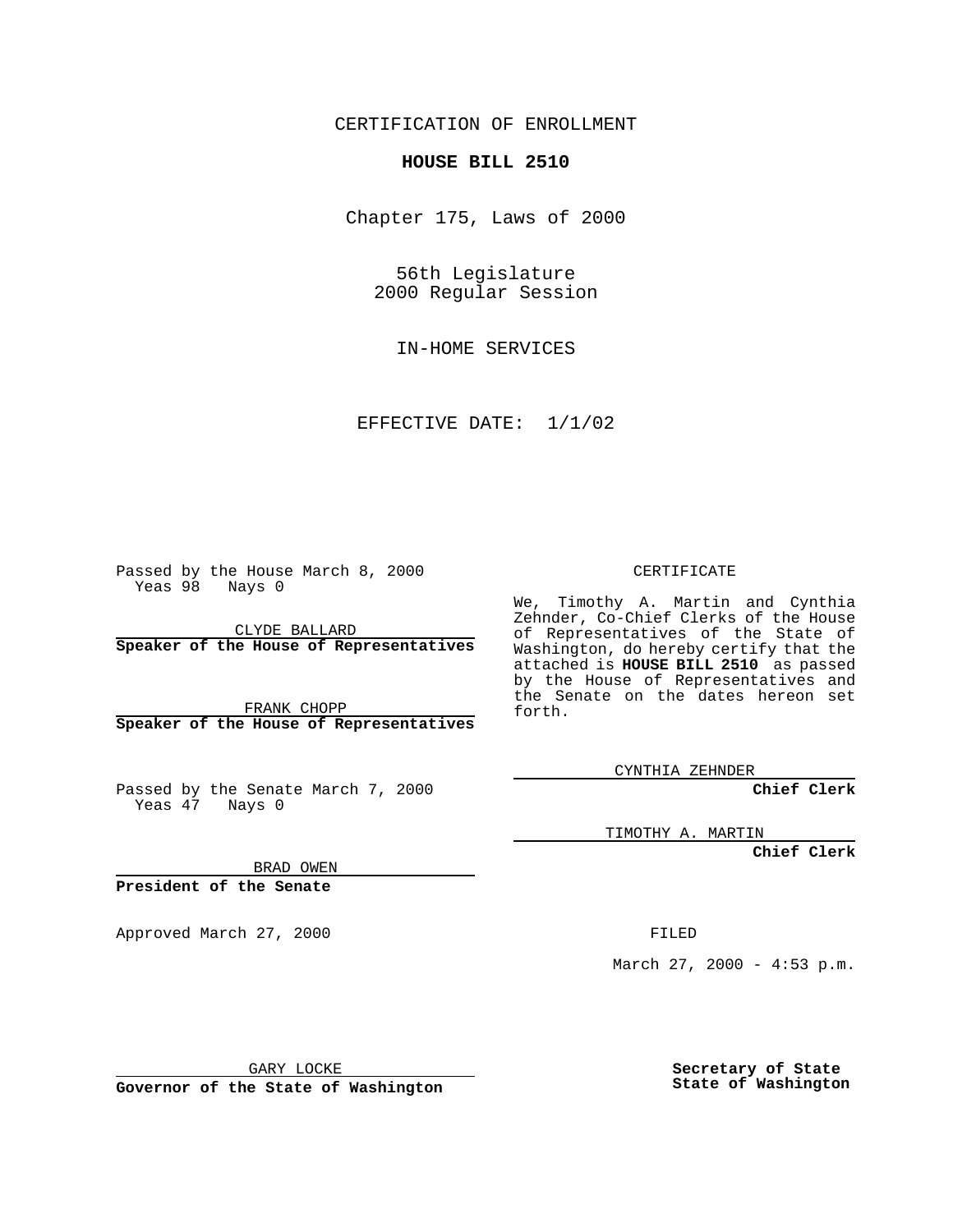## **HOUSE BILL 2510** \_\_\_\_\_\_\_\_\_\_\_\_\_\_\_\_\_\_\_\_\_\_\_\_\_\_\_\_\_\_\_\_\_\_\_\_\_\_\_\_\_\_\_\_\_\_\_

\_\_\_\_\_\_\_\_\_\_\_\_\_\_\_\_\_\_\_\_\_\_\_\_\_\_\_\_\_\_\_\_\_\_\_\_\_\_\_\_\_\_\_\_\_\_\_

## AS AMENDED BY THE SENATE

Passed Legislature - 2000 Regular Session

**State of Washington 56th Legislature 2000 Regular Session**

**By** Representatives Edmonds, D. Schmidt, Hurst and Kenney; by request of Department of Health

Read first time 01/14/2000. Referred to Committee on Health Care.

 AN ACT Relating to in-home services; amending RCW 70.127.010, 70.127.020, 70.127.030, 70.127.040, 70.127.050, 70.127.080, 70.127.085, 70.127.090, 70.127.100, 70.127.120, 70.127.125, 70.127.140, 70.127.150, 70.127.170, 70.127.180, 70.127.190, 70.127.200, 70.127.210, and 70.38.025; adding new sections to chapter 70.127 RCW; adding a new section to chapter 70.38 RCW; repealing RCW 70.127.060, 70.127.070, 70.127.110, 70.127.220, 70.127.230, 70.127.240, 70.127.250, 70.127.260, 8 and 70.127.270; prescribing penalties; and providing an effective date.

9 BE IT ENACTED BY THE LEGISLATURE OF THE STATE OF WASHINGTON:

10 **Sec. 1.** RCW 70.127.010 and 1999 c 190 s 1 are each amended to read 11 as follows:

12 Unless the context clearly requires otherwise, the definitions in 13 this section apply throughout this chapter.

14 (1) "Administrator" means an individual responsible for managing 15 the operation of an agency.

16 (2) "Department" means the department of health.

17 (((2))) (3) "Director of clinical services" means an individual 18 responsible for nursing, therapy, nutritional, social, and related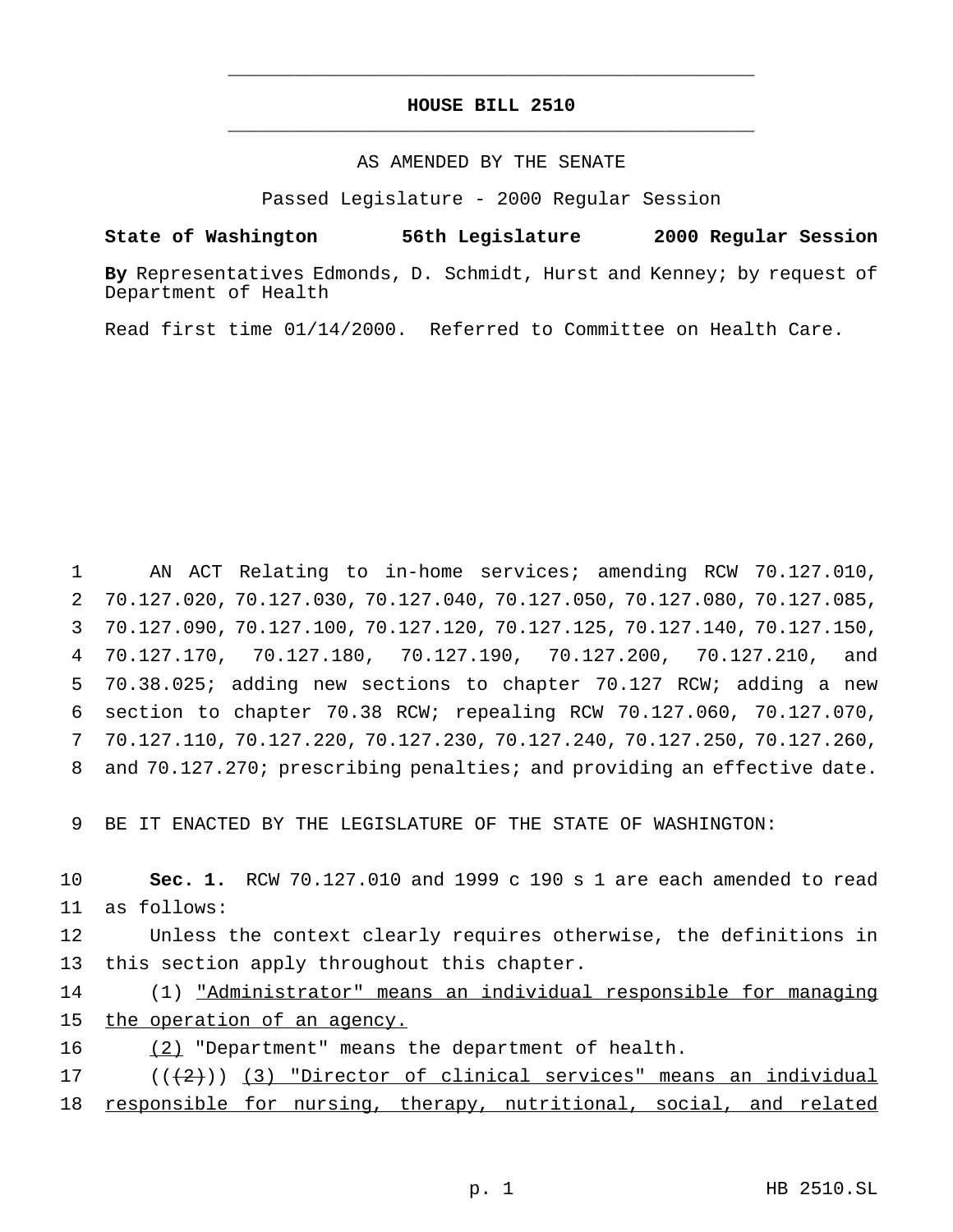1 services that support the plan of care provided in home health and 2 hospice agencies.

3 (4) "Family" means individuals who are important to, and designated 4 by, the patient or client and who need not be relatives.

5 (5) "Home care agency" means a ((private or public agency or 6 organization that administers or provides)) person administering or 7 providing home care services directly or through a contract arrangement 8 to ((ill, disabled, or infirm persons)) individuals in places of 9 temporary or permanent residence.

10  $((+3))$   $(6)$  "Home care services" means ((personal care services, 11 homemaker services, respite care services, or any other)) nonmedical 12 services and assistance provided to ill, disabled, ((or)) infirm 13 ((persons which services enable these persons to remain in their own 14 residences consistent with their desires, abilities, and safety)), or 15 vulnerable individuals that enable them to remain in their residences. 16 Home care services include, but are not limited to: Personal care such 17 as assistance with dressing, feeding, and personal hygiene to 18 facilitate self-care; homemaker assistance with household tasks, such 19 as housekeeping, shopping, meal planning and preparation, and 20 transportation; respite care assistance and support provided to the 21 family; or other nonmedical services.

22  $((+4))$  ( $7$ ) "Home health agency" means a ((private or public agency 23 or organization that administers or provides home health aide services 24 or)) person administering or providing two or more home health services 25 directly or through a contract arrangement to ((i<del>ll, disabled, or</del> 26 infirm persons)) individuals in places of temporary or permanent 27 residence. ((A private or public agency or organization that 28 administers or provides)) A person administering or providing nursing 29 services only may elect to be designated a home health agency for 30 purposes of licensure.

 $31$   $((+5))$   $(8)$  "Home health services" means ((health or medical)) 32 services provided to ill, disabled, ((or)) infirm ((persons)), or 33 vulnerable individuals. These services ((may be of an acute or 34 maintenance care nature, and)) include but are not limited to nursing 35 services, home health aide services, physical therapy services, 36 occupational therapy services, speech therapy services, respiratory 37 therapy services, nutritional services, medical social services, and 38 home medical supplies or equipment services.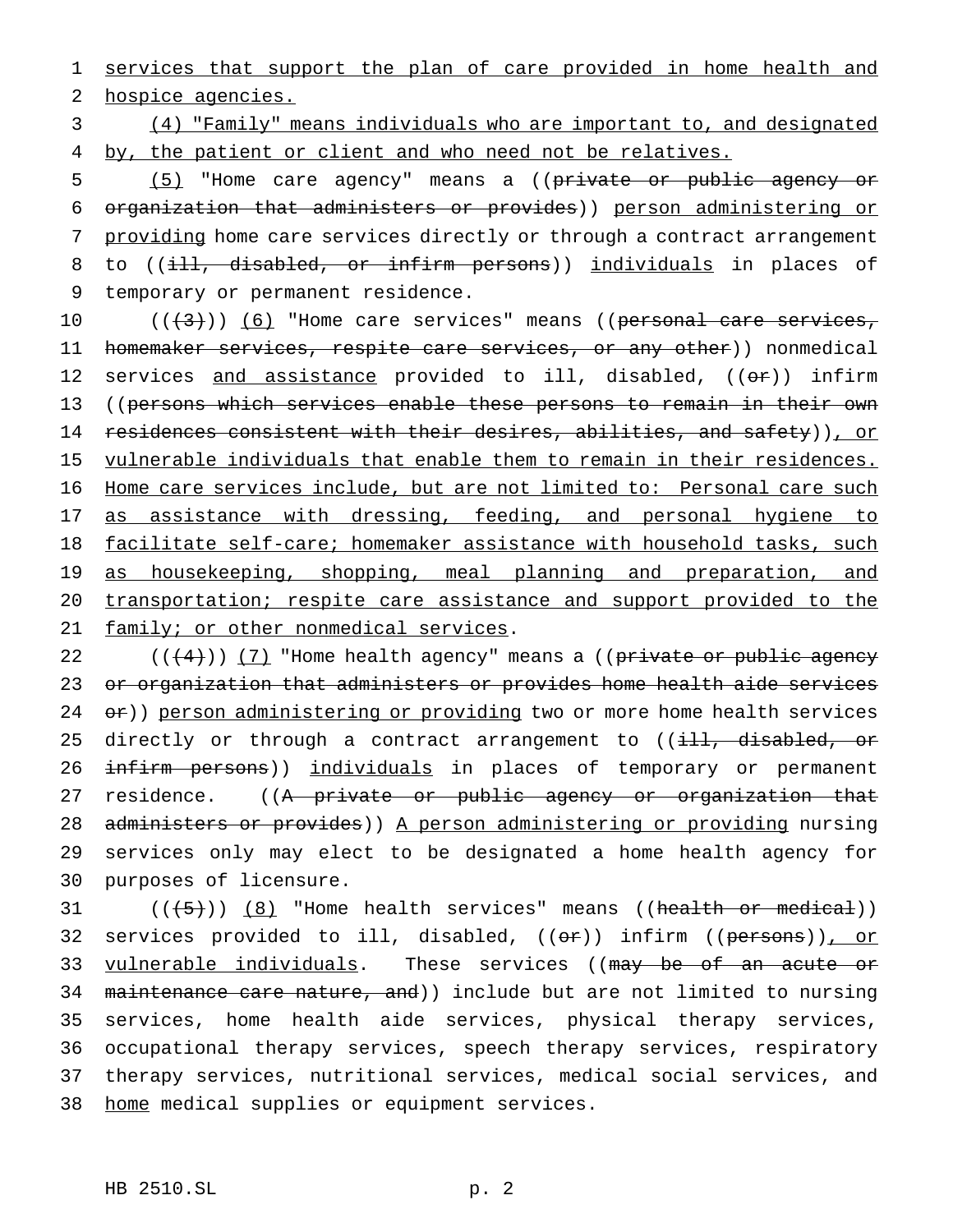$((+6))$  (9) "Home health aide services" means services provided by a home health agency or a hospice agency under the supervision of a registered nurse, physical therapist, occupational therapist, or speech 4 therapist who is employed by or under contract to a home health or hospice agency. Such care includes ambulation and exercise, assistance with self-administered medications, reporting changes in patients' conditions and needs, completing appropriate records, and personal care or homemaker services.

9  $((+7)$  "Homemaker services" means services that assist ill, 10 disabled, or infirm persons with household tasks essential to achieving 11 adequate household and family management.

12 (8))) (10) "Home medical supplies" or "equipment services" means 13 diagnostic, treatment, and monitoring equipment and supplies provided 14 for the direct care of individuals within a plan of care.

15 (11) "Hospice agency" means a ((private or public agency or 16 organization)) person administering or providing hospice ((care)) 17 services directly or through a contract arrangement to ((terminally ill 18 persons)) individuals in places of temporary or permanent residence 19 ((by using)) under the direction of an interdisciplinary team composed 20 of at least ((nursing)) a nurse, social ((work)) worker, physician, 21 ((and pastoral or)) spiritual ((counseling)) counselor, and a 22 volunteer.

23 (( $(9)$ )) (12) "Hospice care center" means a homelike, 24 noninstitutional facility where hospice services are provided, and that 25 meets the requirements for operation under section 21 of this act.

26 (13) "Hospice ((care)) services" means((: (a) Palliative care)) 27 symptom and pain management provided to a terminally ill ((person)) 28 individual, and emotional, spiritual, and bereavement support for the 29 individual and family in a place of temporary or permanent residence 30 ((that alleviates physical symptoms, including pain, as well as 31 alleviates the emotional and spiritual discomfort associated with 32 dying; and (b) bereavement care provided to the family of a terminally 33 ill person that alleviates the emotional and spiritual discomfort 34 associated with the death of a family member. Hospice care)), and may 35 include the provision of home health and ((medical services and 36 personal care, respite, or homemaker services. Family means 37 individuals who are important to and designated by the patient, and who 38 need not be relatives.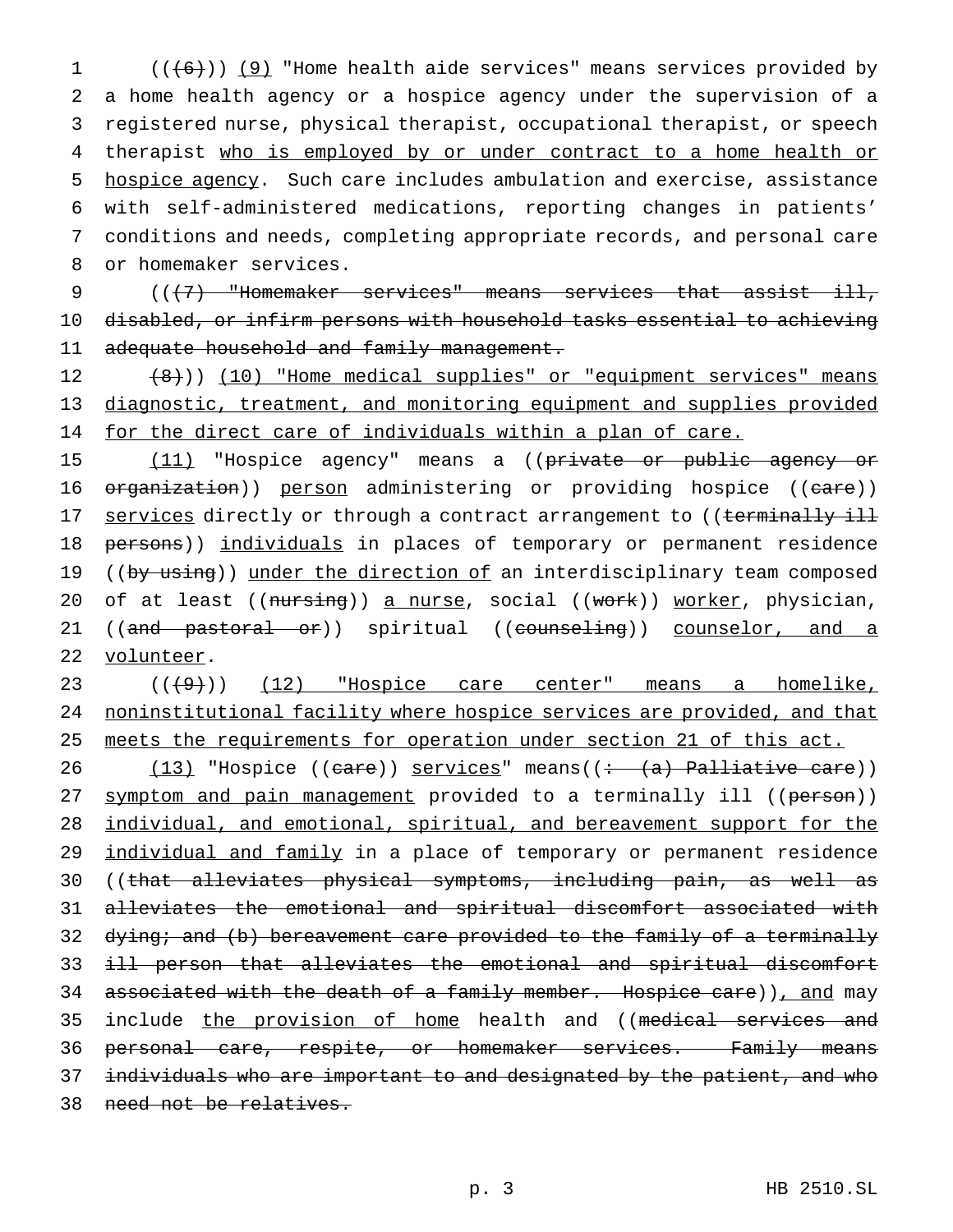1 (10) "Ill, disabled, or infirm persons" means persons who need home 2 health, hospice, or home care services in order to maintain themselves 3 in their places of temporary or permanent residence.

4 (11) "Personal care services" means services that assist ill, 5 disabled, or infirm persons with dressing, feeding, and personal 6 hygiene to facilitate self-care.

7 (12) "Public or private agency or organization" means an entity 8 that employs or contracts with two or more persons who provide care in 9 the home.

10 (13) "Respite care services" means services that assist or support 11 the primary care giver on a scheduled basis)) home care services for 12 the terminally ill individual.

13 (14) "In-home services agency" means a person licensed to 14 administer or provide home health, home care, hospice services, or 15 hospice care center services directly or through a contract arrangement 16 to individuals in a place of temporary or permanent residence.

 (15) "Person" means any individual, business, firm, partnership, corporation, company, association, joint stock association, public or 19 private agency or organization, or the legal successor thereof that employs or contracts with two or more individuals.

21 (16) "Plan of care" means a written document based on assessment of 22 individual needs that identifies services to meet these needs.

23 (17) "Quality improvement" means reviewing and evaluating 24 appropriateness and effectiveness of services provided under this 25 chapter.

26 (18) "Service area" means the geographic area in which the 27 department has given prior approval to a licensee to provide home 28 health, hospice, or home care services.

29 (19) "Survey" means an inspection conducted by the department to 30 evaluate and monitor an agency's compliance with this chapter.

31 **Sec. 2.** RCW 70.127.020 and 1988 c 245 s 3 are each amended to read 32 as follows:

33 (1) After July 1, 1990, ((no private or public agency or 34 organization may)) a license is required for a person to advertise, 35 operate, manage, conduct, open, or maintain ((a home health agency 36 without first obtaining a home health agency license from the 37 department)) an in-home services agency.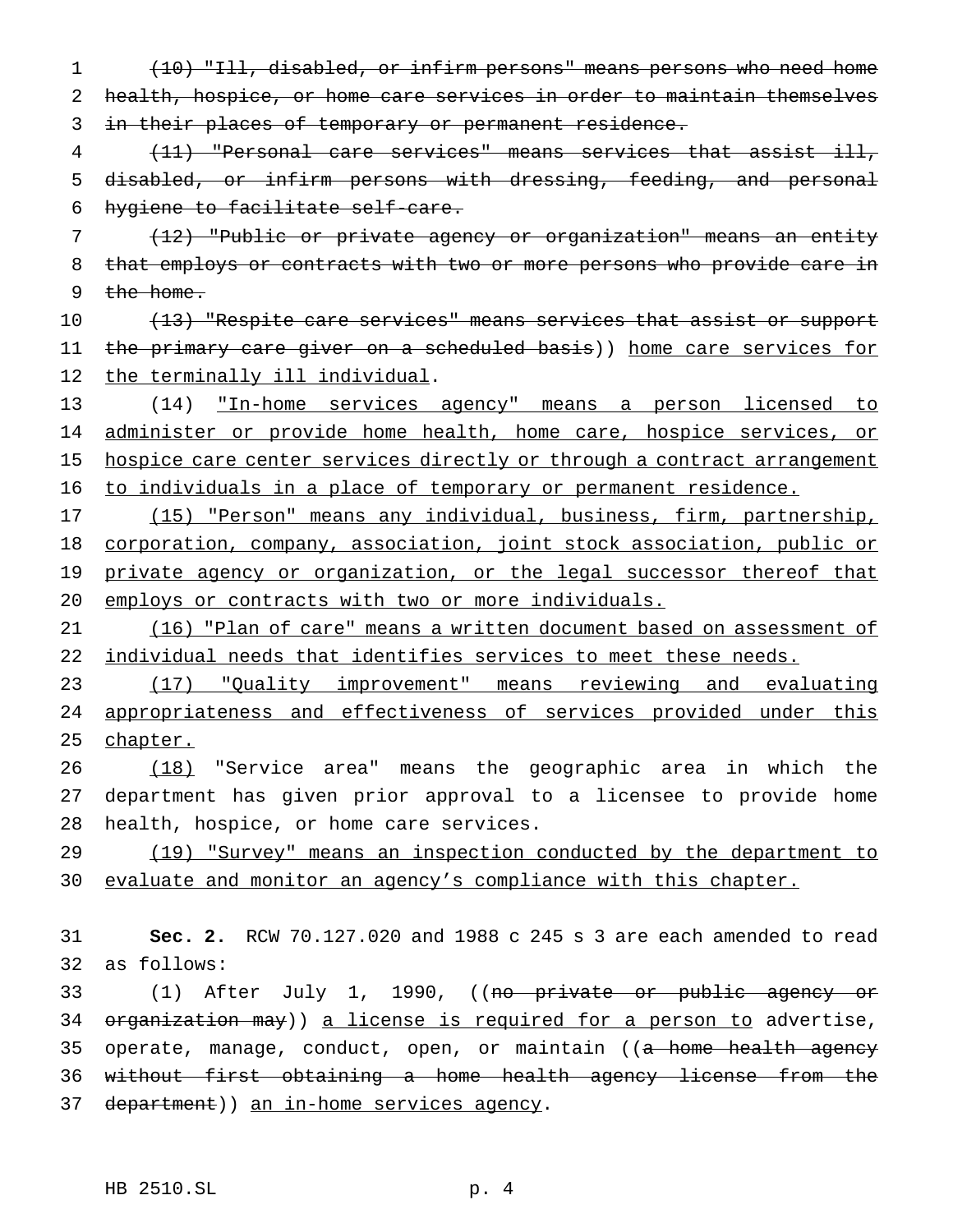1 (2) ((After July 1, 1990, no private or public agency or 2 organization may advertise, operate, manage, conduct, open, or maintain 3 a hospice agency without first obtaining a hospice agency license from 4 the department.

5 (3) After July 1, 1990, no public or private agency or organization 6 may advertise, operate, manage, conduct, open, or maintain a home care 7 agency without first obtaining a home care agency license from the 8 department.)) An in-home services agency license is required for a 9 nursing home, hospital, or other person that functions as a home 10 health, hospice, hospice care center, or home care agency.

11 **Sec. 3.** RCW 70.127.030 and 1988 c 245 s 4 are each amended to read 12 as follows:

13 It is unlawful for any person to use the words:

14 (1) ((No person may use the words)) "Home health agency," "home 15 health care services,"  $((e\texttt{f}))$  "visiting nurse services<sub>1</sub>" "home health," 16 or "home health services" in its corporate or business name, or 17 advertise using such words unless licensed ((as a home health agency)) 18 to provide those services under this chapter( $(-)$ );

19 (2) ((No person may use the words)) "Hospice agency<sub>1</sub>" ((or)) 20 "hospice," "hospice services," "hospice care," or "hospice care center" 21 in its corporate or business name, or advertise using such words unless 22 licensed ((as a hospice agency)) to provide those services under this 23 chapter( $(-)$ );

24 (3) ((No person may use the words)) "Home care agency<sub>1</sub>" (( $\sigma$ r)) 25 "home care services<sub>1</sub>" or "home care" in its corporate or business name, 26 or advertise using such words unless licensed ((as a home care agency)) 27 to provide those services under this chapter( $(-)$ ); or

28 (4) "In-home services agency," "in-home services," or any similar 29 term to indicate that a person is a home health, home care, hospice 30 care center, or hospice agency in its corporate or business name, or 31 advertise using such words unless licensed to provide those services 32 under this chapter.

33 **Sec. 4.** RCW 70.127.040 and 1993 c 42 s 2 are each amended to read 34 as follows:

35 The following are not subject to regulation for the purposes of 36 this chapter: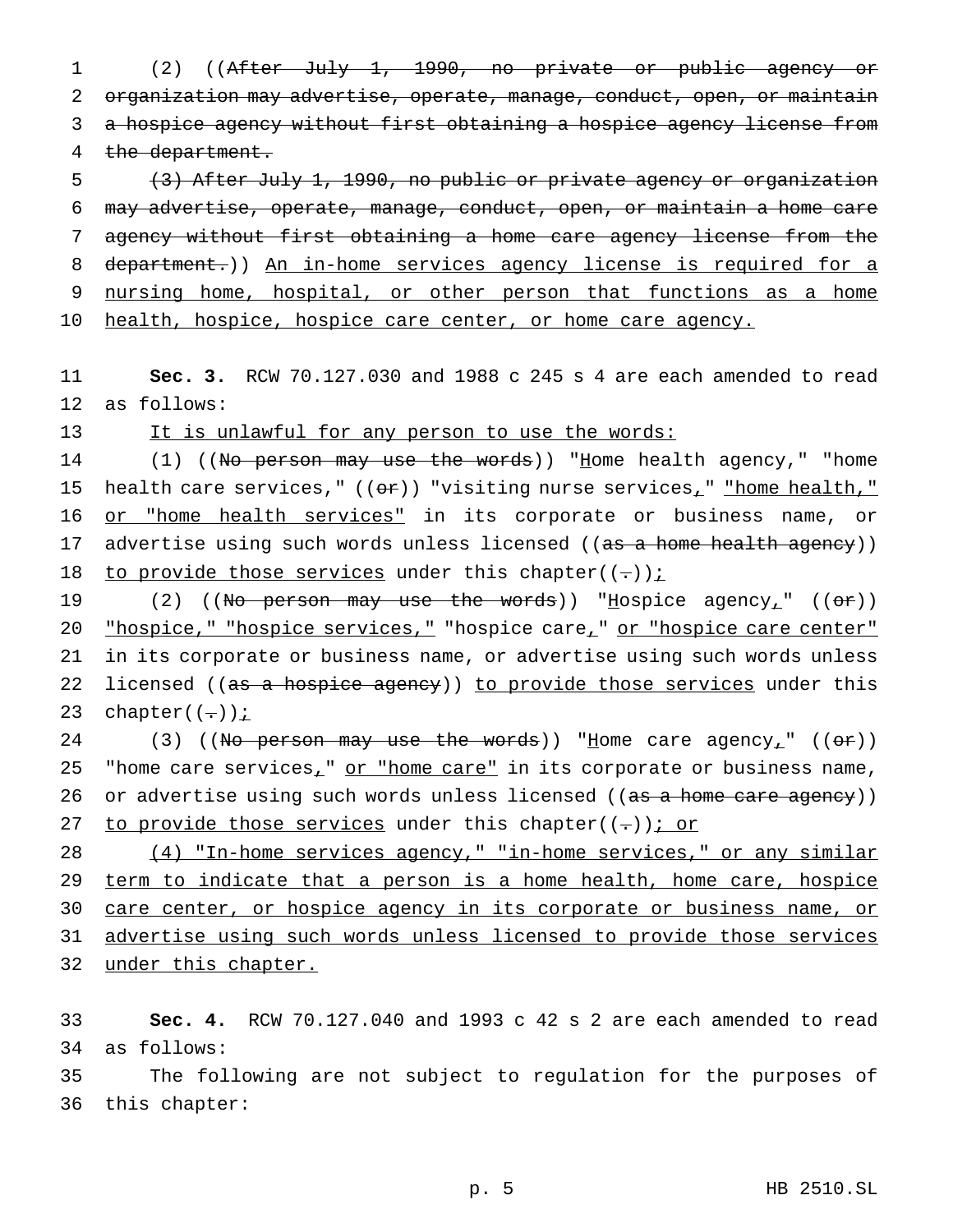1 (1) A family member providing home health, hospice, or home care 2 services;

3 (2) ((An organization that)) A person who provides only meal 4 services in ((a person's)) an individual's permanent or temporary 5 residence;

6 (3) ((Entities)) An individual providing home care through a direct 7 agreement with a recipient of care in an individual's permanent or 8 temporary residence;

9 (4) A person furnishing ((durable)) or delivering home medical 10 supplies or equipment that does not involve the ((delivery)) provision 11 of ((professional)) services beyond those necessary to deliver, set up, 12 and monitor the proper functioning of the equipment and educate the 13 user on its proper use;

14 ( $((+4))$  (5) A person who provides services through a contract with 15 a licensed agency;

16  $((\{5\})$  (6) An employee or volunteer of a licensed agency who 17 provides services only as an employee or volunteer;

18  $((+6))$   $(7)$  Facilities and institutions, including but not limited 19 to nursing homes under chapter 18.51 RCW, hospitals under chapter 70.41 20 RCW, adult family homes under chapter 70.128 RCW, boarding homes under 21 chapter 18.20 RCW, developmental disability residential programs under 22 chapter 71.12 RCW, other entities licensed under chapter 71.12 RCW, or 23 other licensed facilities and institutions, only when providing 24 services to persons residing within the facility or institution (( $\pm$ 25 the delivery of the services is regulated by the state;

26  $(7)$  Persons))<u>;</u>

27 (8) Local and combined city-county health departments providing 28 services under chapters 70.05 and 70.08 RCW;

29 (9) An individual providing care to ill, disabled ((persons)), 30 infirm, or vulnerable individuals through a contract with the 31 department of social and health services;

 $32$  (( $(8+)$ ))  $(10)$  Nursing homes, hospitals, or other institutions, 33 agencies, organizations, or persons that contract with licensed home 34 health, hospice, or home care agencies for the delivery of services;  $(1, 9)$  ( $(1, 1)$  In-home assessments of an ill, disabled, vulnerable, 36 or infirm ((person's ability to adapt to the home environment)) 37 individual that does not result in regular ongoing care at home; 38  $((+10))$   $(12)$  Services conducted by and for the adherents of a

39 church or religious denomination that rely upon spiritual means alone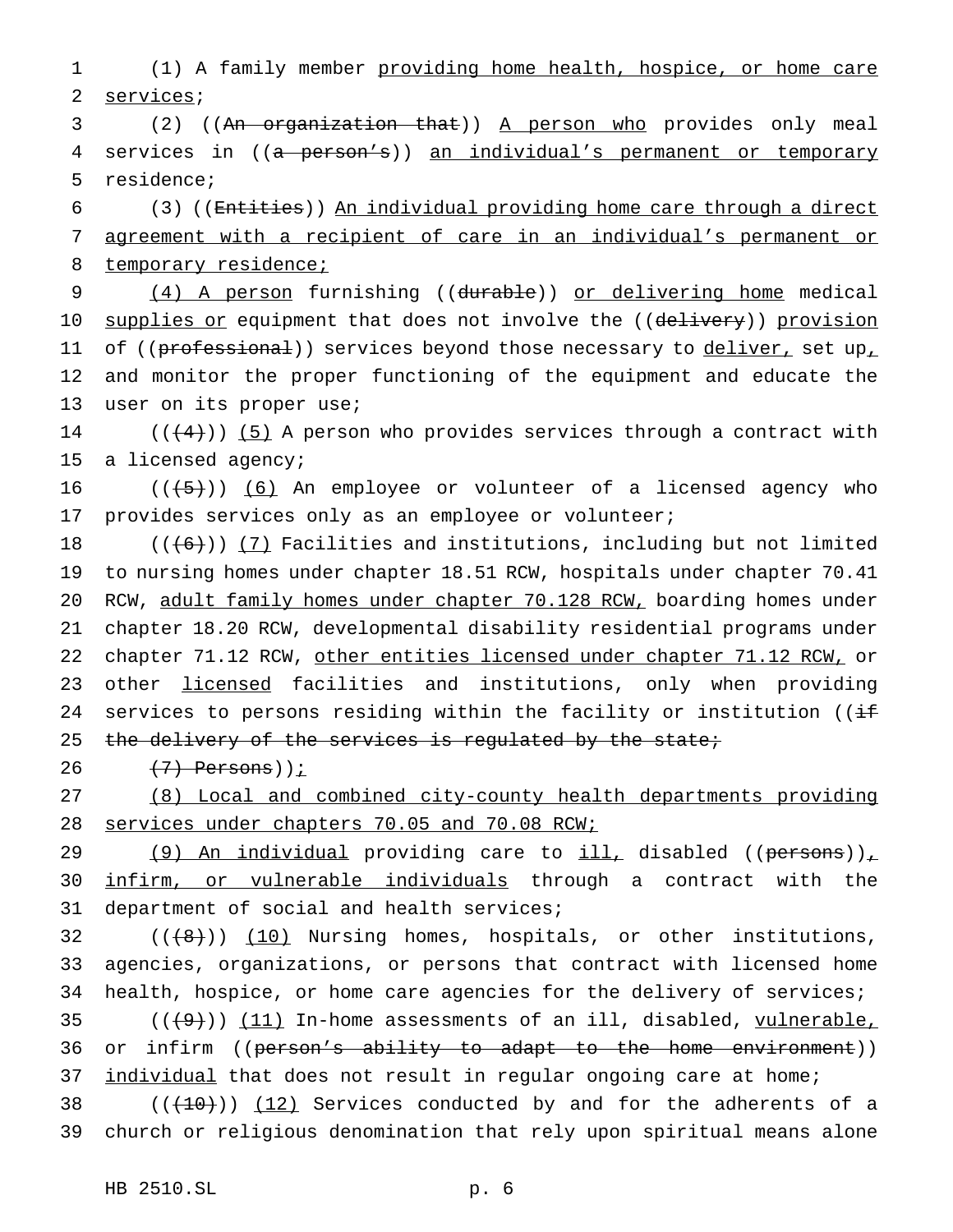through prayer for healing in accordance with the tenets and practices of such church or religious denomination and the bona fide religious beliefs genuinely held by such adherents;

4 (( $(11)$ )) (13) A medicare-approved dialysis center operating a medicare-approved home dialysis program;

6 ( $(\frac{12}{12})$ ) (14) A person providing case management services ((which do not include the direct delivery of home health, hospice, or home 8 care services)). For the purposes of this subsection, "case 9 management" means the assessment, coordination, authorization, 10 planning, training, and monitoring of home health, hospice, and home 11 care, and does not include the direct provision of care to an individual;

 $((+13))$  (15) Pharmacies licensed under RCW 18.64.043 that deliver prescription drugs and durable medical equipment that does not involve the use of professional services beyond those authorized to be performed by licensed pharmacists pursuant to chapter 18.64 RCW and those necessary to set up and monitor the proper functioning of the 18 equipment and educate the person on its proper use<sub>i</sub>

 (16) A volunteer hospice complying with the requirements of RCW 70.127.050; and

21 (17) A person who provides home care services without compensation.

 **Sec. 5.** RCW 70.127.050 and 1993 c 42 s 3 are each amended to read as follows:

 (1) An entity that provides hospice care without receiving compensation for delivery of any of its services is exempt from 26 licensure pursuant to RCW 70.127.020( $(\frac{2}{2})$ ) (1) if it notifies the department, on forms provided by the department, of its name, address, name of owner, and a statement affirming that it provides hospice care without receiving compensation for delivery of any of its services. 30 This form must be filed with the department ((within sixty days after 31 June 30, 1993, or)) within sixty days after being informed in writing by the department of this requirement for obtaining exemption from licensure under this chapter.

 (2) For the purposes of this section, it is not relevant if the entity compensates its staff. For the purposes of this section, the word "compensation" does not include donations.

 (3) Notwithstanding the provisions of RCW 70.127.030(2), an entity that provides hospice care without receiving compensation for delivery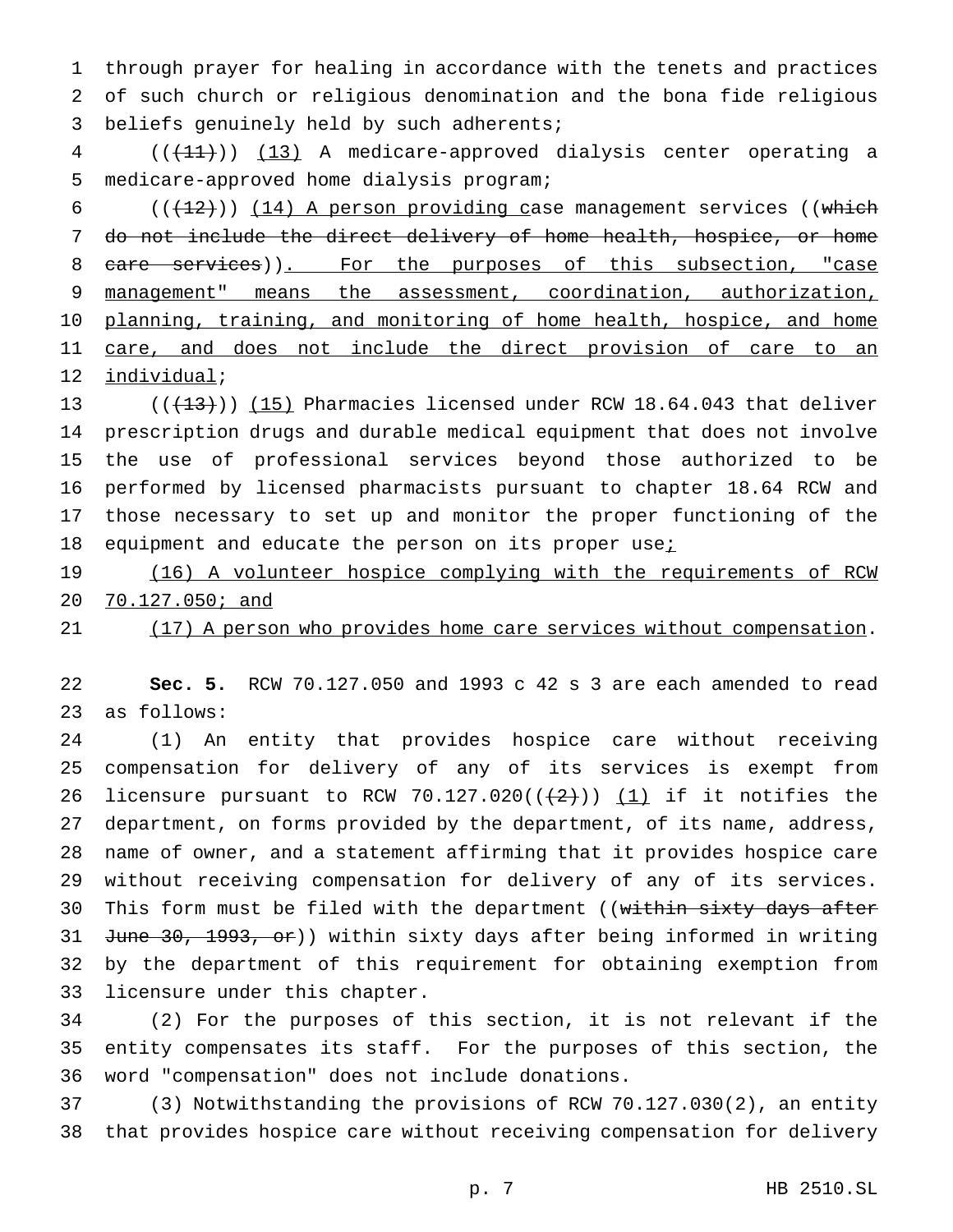1 of any of its services is allowed to use the phrase "volunteer 2 hospice."

 (4) Nothing in this chapter precludes an entity providing hospice care without receiving compensation for delivery of any of its services from obtaining a hospice license if it so chooses, but that entity would be exempt from the requirements set forth in RCW 70.127.080(1)(d)  $((and (e))$ .

8 **Sec. 6.** RCW 70.127.080 and 1999 c 190 s 2 are each amended to read 9 as follows:

10 (1) An applicant for ((<del>a home health, hospice, or home care</del>)) an 11 in-home services agency license shall:

12 (a) File a written application on a form provided by the 13 department;

14 (b) Demonstrate ability to comply with this chapter and the rules 15 adopted under this chapter;

16 (c) Cooperate with on-site ((review)) survey conducted by the 17 department ((prior to licensure or renewal)) except as provided in RCW 18 70.127.085;

19 (d) Provide evidence of and maintain professional liability, public 20 <u>liability, and property damage</u> insurance ((in the amount of one hundred 21 thousand dollars per occurrence or adequate self-insurance as approved 22 by the department)) in an amount established by the department, based 23 on industry standards. This subsection shall not apply to hospice 24 agency applicants that provide hospice care without receiving 25 compensation for delivery of services;

26 (e) ((Provide evidence of and maintain public liability and 27 property damage insurance coverage in the sum of fifty thousand dollars 28 for injury or damage to property per occurrence and fifty thousand 29 dollars for injury or damage, including death, to any one person and 30 one hundred thousand dollars for injury or damage, including death, to 31 more than one person, or evidence of adequate self-insurance for public 32 <del>liability and property damage as approved by the department. This</del> 33 subsection shall not apply to hospice agency applicants that provide 34 hospice care without receiving compensation for delivery of services; 35  $(f)$ ) Provide ((such proof as the department may require 36 concerning)) documentation of an organizational structure, and the 37 identity of the applicant, officers, administrator, directors of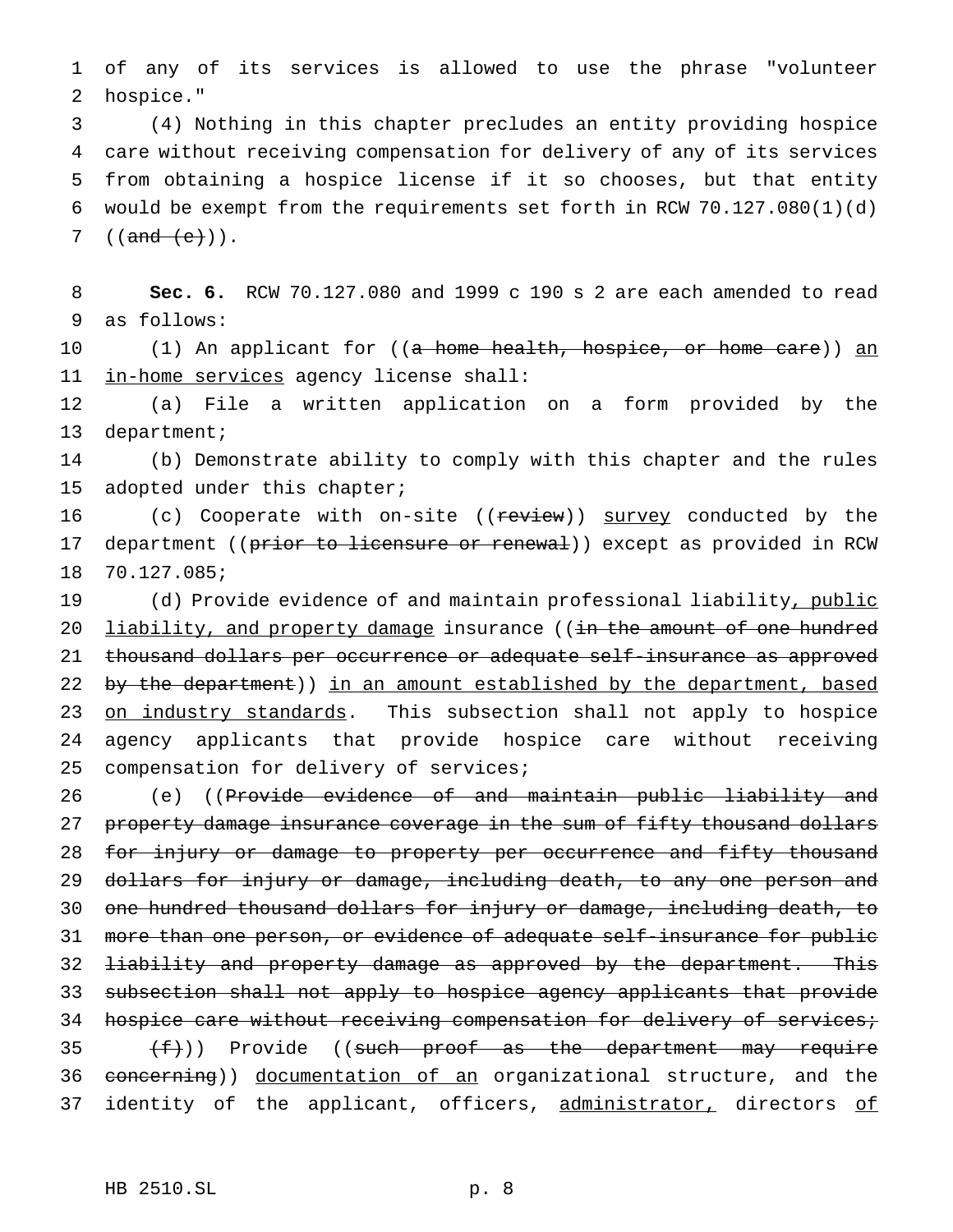1 clinical services, partners, managing employees, or owners of ten percent or more of the applicant's assets;

 (( $\left(\frac{1}{3}\right)$ ) (f) File with the department for approval a description of the service area in which the applicant will operate and a description of how the applicant intends to provide management and supervision of services throughout the service area. The department shall adopt rules necessary to establish criteria for approval that are related to appropriate management and supervision of services throughout the service area. In developing the rules, the department may not establish criteria that:

 (i) Limit the number or type of agencies in any service area; or (ii) Limit the number of persons any agency may serve within its service area unless the criteria are related to the need for trained 14 and available staff to provide services within the service area;

15  $((+h))$  (g) File with the department a list of the home health, 16 hospice, and home care services ((offered)) provided directly and under contract;

18 (( $(\frac{1}{1})$ ) (h) Pay to the department a license fee as provided in RCW 19 70.127.090; ((and

 $(\frac{1}{2})$ ) (i) Comply with RCW 43.43.830 through 43.43.842 for criminal 21 background checks; and

 (j) Provide any other information that the department may reasonably require.

 (2) A certificate of need under chapter 70.38 RCW is not required 25 for licensure except for the operation of a hospice care center.

 ( $(\frac{1}{3})$  A license or renewal shall not be granted pursuant to this 27 chapter if the applicant, officers, directors, partners, managing 28 employees, or owners of ten percent or more of the applicant's assets, 29 within the last five years have been found in a civil or criminal proceeding to have committed any act which reasonably relates to the person's fitness to establish, maintain, or administer an agency or to 32 provide care in the home of another.))

 **Sec. 7.** RCW 70.127.085 and 1993 c 42 s 11 are each amended to read as follows:

35 (1) Notwithstanding the provisions of RCW  $70.127.080(1)(c)$ , ((a 36 home health or hospice agency)) an in-home services agency that is certified by the federal medicare program, or accredited by the community health accreditation program, or the joint commission on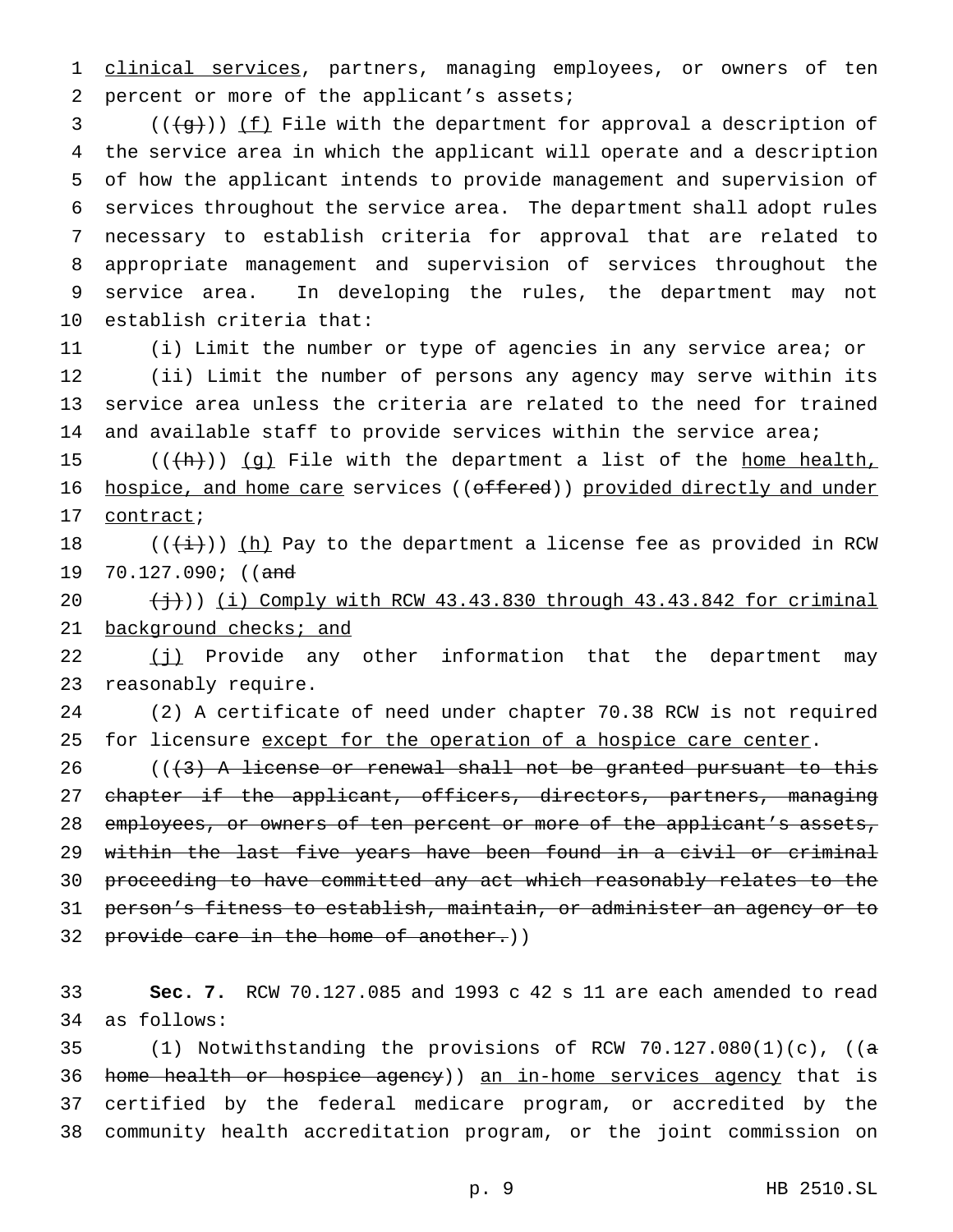accreditation of health care organizations as a home health or hospice 2 agency ((shall be granted the applicable renewal license, without 3 necessity of)) is not subject to a state licensure ((on-site)) survey if:

 (a) The department determines that the applicable survey standards of the certification or accreditation program are substantially equivalent to those required by this chapter;

 (b) An on-site survey has been conducted for the purposes of 9 certification or accreditation during the previous twenty-four months; and

 (c) The department receives directly from the certifying or accrediting entity or from the licensee applicant copies of the initial and subsequent survey reports and other relevant reports or findings that indicate compliance with licensure requirements.

 (2) Notwithstanding the provisions of RCW 70.127.080(1)(c), ((a home care agency)) an in-home services agency providing services under contract with the department of social and health services or area agency on aging to provide home care services and that is monitored by the department of social and health services or area agency on aging 20 ((shall be granted a renewal license, without necessity of an on-site)) 21 is not subject to a state licensure survey by the department of health if:

 (a) The department determines that the department of social and 24 health services or an area agency on aging monitoring standards are 25 substantially equivalent to those required by this chapter;

 (b) An on-site monitoring has been conducted by the department of 27 social and health services or an area agency on aging during the 28 previous twenty-four months;

29 (c) The department of social and health services or <u>an</u> area agency on aging includes in its monitoring a sample of private pay clients, if applicable; and

 (d) The department receives directly from the department of social and health services copies of monitoring reports and other relevant reports or findings that indicate compliance with licensure requirements.

36 (3) The department retains authority to survey those services areas 37 not addressed by the national accrediting body, department of social and health services, or an area agency on aging.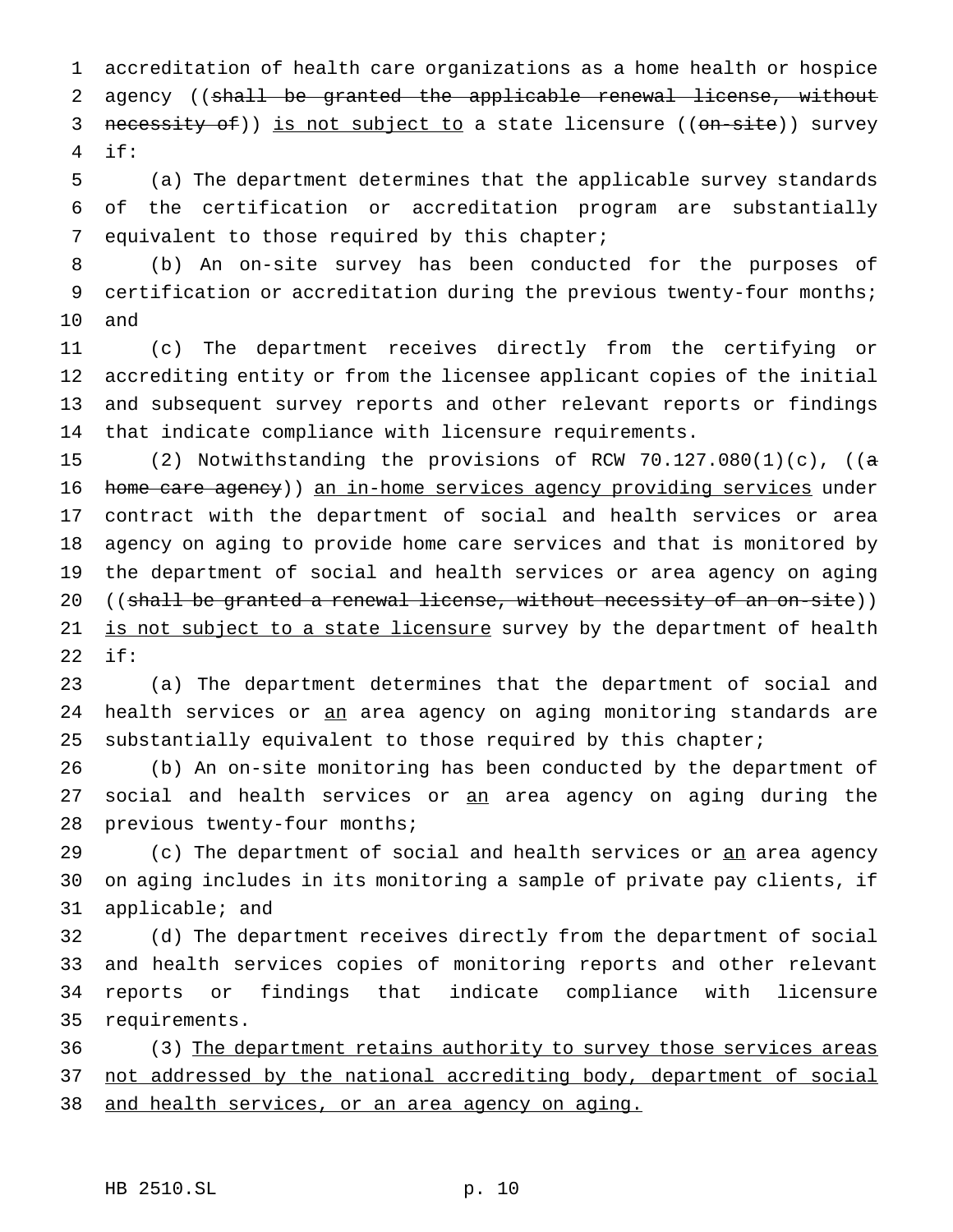(4) In reviewing the federal, the joint commission on accreditation of health care organizations, the community health accreditation program, or the department of social and health services survey standards for substantial equivalency to those set forth in this chapter, the department is directed to provide the most liberal interpretation consistent with the intent of this chapter. In the event the department determines at any time that the survey standards are not substantially equivalent to those required by this chapter, the department is directed to notify the affected licensees. The notification shall contain a detailed description of the deficiencies in the alternative survey process, as well as an explanation concerning the risk to the consumer. The determination of substantial equivalency for alternative survey process and lack of substantial equivalency are agency actions and subject to RCW 34.05.210 through 34.05.395 and 15 34.05.510 through ((34.05.680)) 34.05.675.

16 (((4) Agencies receiving a license without necessity of an on-site 17 survey by the department under this chapter shall pay the same 18 <del>licensure or transfer fee as other agencies in their licensure</del> 19 category. It is the intent of this section that the licensure fees for 20 all agencies will be lowered by the elimination of the duplication that 21 currently exists.))

22 (5) ((<del>In order to avoid unnecessary costs,</del>)) The department is 23 ((not)) authorized to perform a validation survey (( $\frac{1}{1}$  it is also the 24 agency performing the certification or accreditation survey. Where 25 this is not the case,)) on in-home services agencies who previously 26 received a survey through accreditation or contracts with the department of social and health services or an area agency on aging under subsection (2) of this section. The department is authorized to 29 perform a validation survey on no greater than ((five)) ten percent of each type of certification or accreditation survey.

 (6) This section does not affect the department's enforcement authority for licensed agencies.

 **Sec. 8.** RCW 70.127.090 and 1999 c 190 s 3 are each amended to read as follows:

 (1) Application and renewal fee: An application for a license or any renewal shall be accompanied by a fee as established by the department under RCW 43.70.250. The department shall adopt by rule licensure fees based on a sliding scale using such factors as the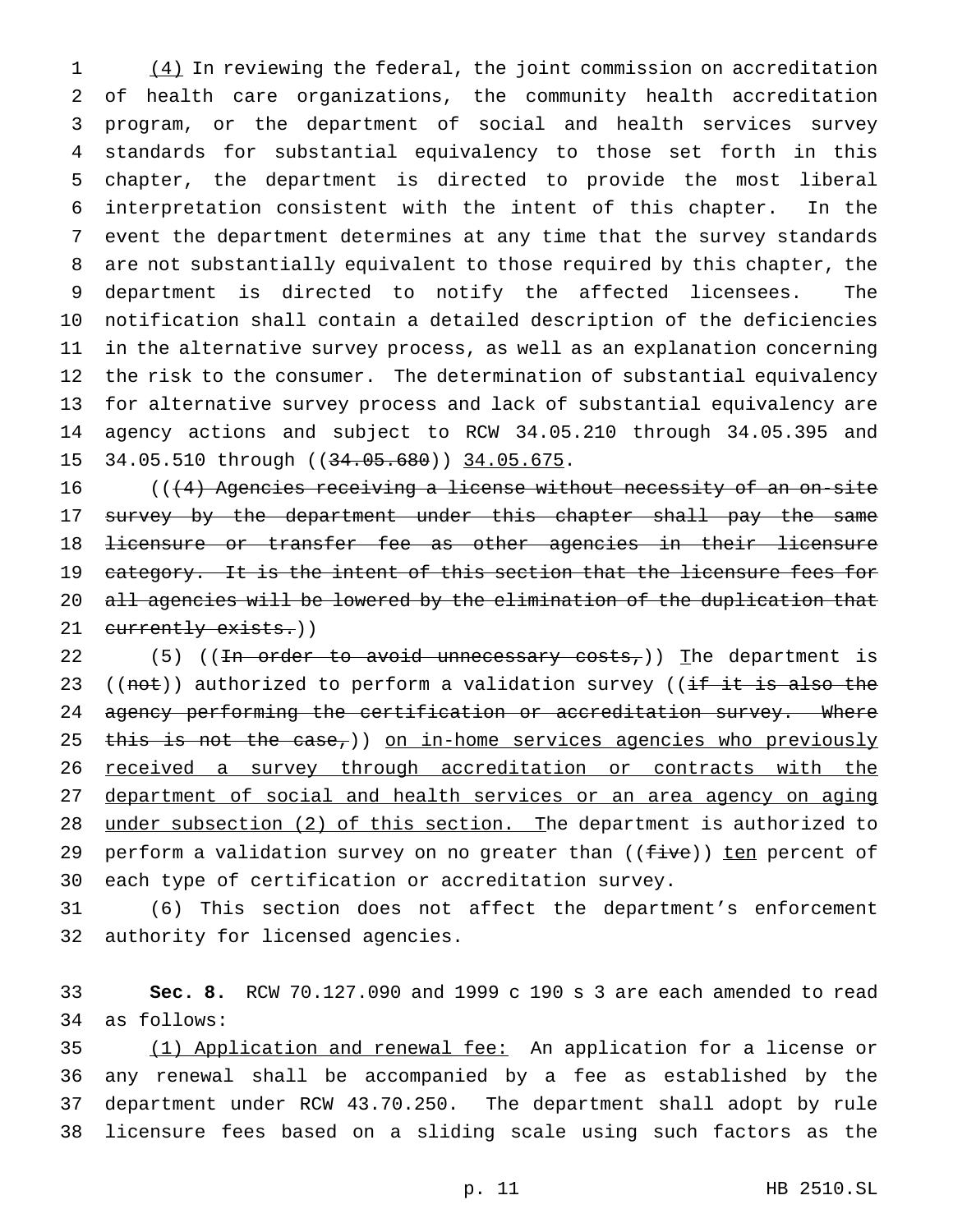number of agency full-time equivalents, geographic area served, number of locations, or type and volume of services provided. For agencies receiving a licensure survey that requires more than two on-site 4 ((reviews)) surveys by the department per licensure period, an additional fee as determined by the department by rule shall be charged 6 for each additional on-site ((review)) survey. ((The department shall charge a reasonable fee for processing changes in ownership.)) The department may set different licensure fees for each licensure 9 category. Agencies receiving a license without necessity of an on-site 10 survey by the department under this chapter shall pay the same licensure or transfer fee as other agencies in their licensure 12 category.

 (2) Change of ownership fee: The department shall charge a 14 reasonable fee for processing changes in ownership. The fee for 15 transfer of ownership may not exceed fifty percent of the base licensure fee. 17 (3) Late fee: The department may establish a late fee for failure

18 to apply for licensure or renewal as required by this chapter.

 **Sec. 9.** RCW 70.127.100 and 1993 c 42 s 6 are each amended to read as follows:

 Upon receipt of an application under RCW 70.127.080 for a license and the license fee, the department shall issue a license if the applicant meets the requirements established under this chapter. A license issued under this chapter shall not be transferred or assigned without thirty days prior notice to the department and the department's approval. A license, unless suspended or revoked, is effective for a period of two years, however an initial license is only effective for 28 twelve months. The department shall conduct ((an on-site review)) a 29 survey within each licensure period((- The department)) and may 30 conduct a licensure survey after ownership transfer. ((The fee for 31 this survey may not exceed fifty percent of the base licensure fee. The department may establish penalty fees for failure to apply for 33 <del>licensure or renewal as required by this chapter.</del>))

 **Sec. 10.** RCW 70.127.120 and 1993 c 42 s 8 are each amended to read as follows:

 The department shall adopt rules consistent with RCW 70.127.005 necessary to implement this chapter under chapter 34.05 RCW. In order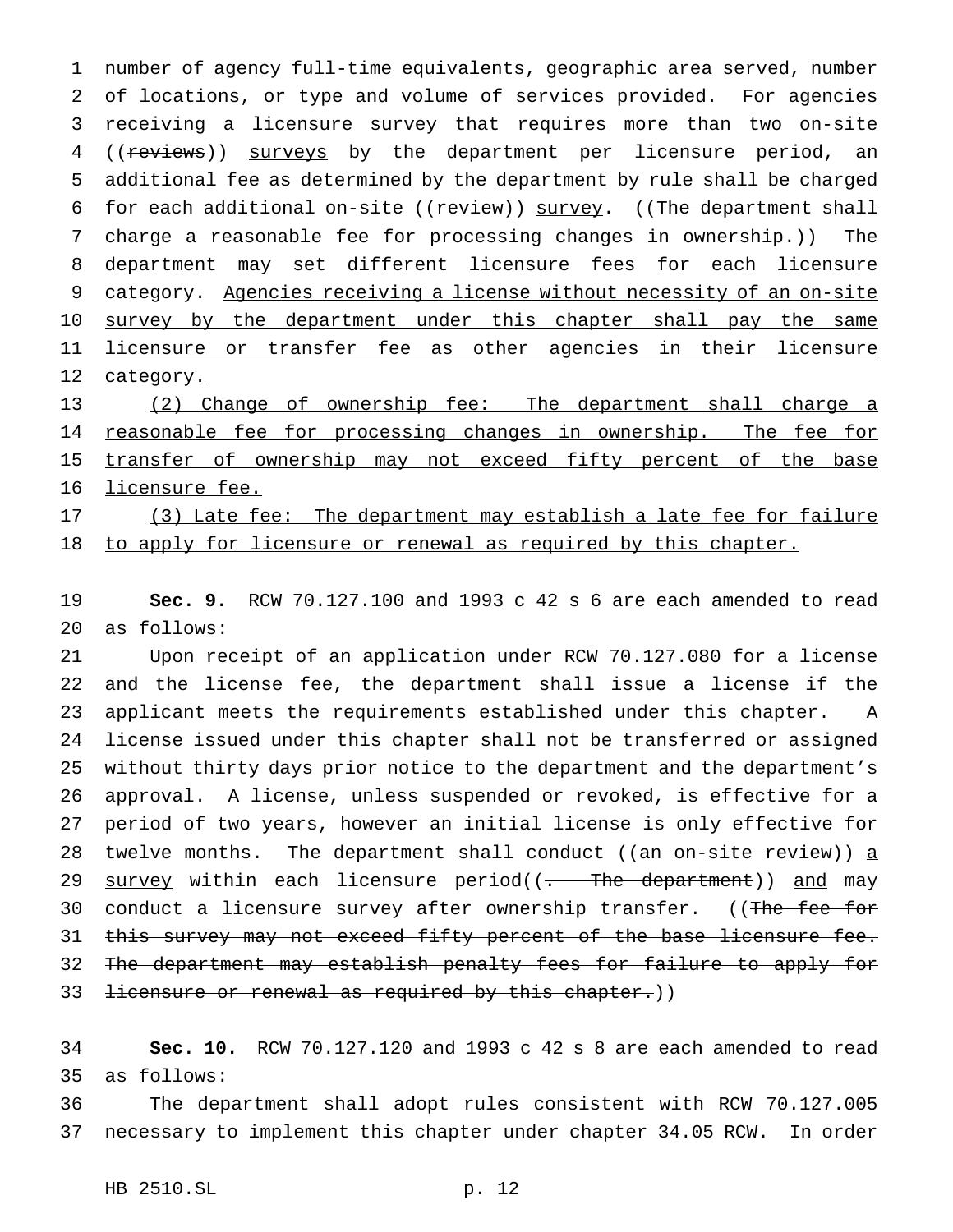1 to ensure safe and adequate care, the rules shall address at a minimum 2 the following:

3 (1) Maintenance and preservation of all records relating directly 4 to the care and treatment of ((persons)) individuals by licensees;

5 (2) Establishment and implementation of a procedure for the 6 receipt, investigation, and disposition of complaints ((by the 7 department)) regarding services provided ((by licensees));

8 (3) Establishment and implementation of a plan for ((on-going)) 9 ongoing care of ((persons)) individuals and preservation of records if 10 the licensee ceases operations;

11 (4) Supervision of services;

12 (5) ((Maintenance)) Establishment and implementation of written 13 policies regarding response to referrals and access to services ( $(\overline{at}$ 14  $all$  times));

 (6) ((Maintenance)) Establishment and implementation of written 16 personnel policies  $((and))_+$  procedures and personnel records for paid 17 staff that provide for ((rehire)) prehire screening, minimum qualifications, regular performance evaluations, including observation in the home, participation in orientation and in-service training, and 20 involvement in quality ((assurance)) improvement activities. The department may not establish experience or other qualifications for agency personnel or contractors beyond that required by state law;

23 (7) ((Maintenance)) Establishment and implementation of written 24 policies and procedures for volunteers ((that)) who have direct 25 patient/client contact and that provide for background and health 26 screening, orientation, and supervision; ((and))

27 (8) ((Maintenance)) Establishment and implementation of written 28 policies ((on)) for obtaining regular reports on patient satisfaction; 29 (9) Establishment and implementation of a quality improvement 30 process; and

31 (10) Establishment and implementation of policies related to the 32 delivery of care including:

33 (a) Plan of care for each individual served;

34 (b) Periodic review of the plan of care;

35 (c) Supervision of care and clinical consultation as necessary;

- 36 (d) Care consistent with the plan;
- 37 (e) Admission, transfer, and discharge from care; and
- 38 (f) For hospice services: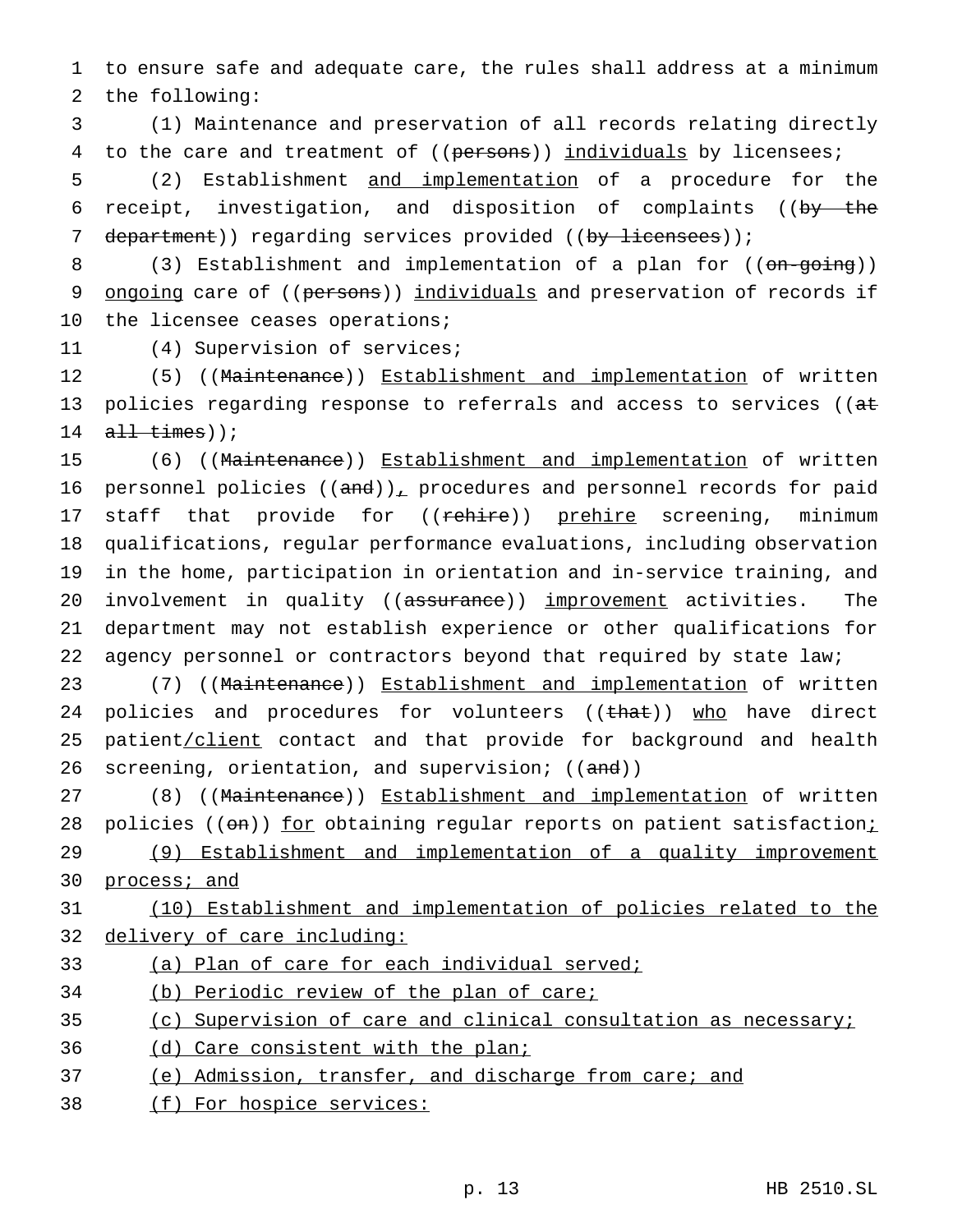1 (i) Availability of twenty-four hour seven days a week hospice 2 registered nurse consultation and in-home services as appropriate;

3 (ii) Interdisciplinary team communication as appropriate and 4 necessary; and

5 (iii) The use and availability of volunteers to provide family 6 support and respite care.

7 **Sec. 11.** RCW 70.127.125 and 1993 c 42 s 7 are each amended to read 8 as follows:

9 The department is directed to continue to develop, with opportunity 10 for comment from licensees, interpretive guidelines that are specific 11 to each type of ((license)) service and consistent with legislative 12 intent.

13 **Sec. 12.** RCW 70.127.140 and 1988 c 245 s 15 are each amended to 14 read as follows:

15 (1) ((A licensee)) An in-home services agency shall provide each 16 ((person)) individual or designated representative with a written bill 17 of rights affirming each ((person's)) individual's right to:

18 (a) A listing of the in-home services offered by the in-home 19 services agency and those being provided;

20 (b) The name of the ((person)) individual supervising the care and 21 the manner in which that ((person)) individual may be contacted;

22 (c) A description of the process for submitting and addressing 23 complaints;

24 (d) Submit complaints without retaliation and to have the complaint 25 addressed by the agency;

26 (e) Be informed of the state complaint hotline number;

27 (f) A statement advising the ((person)) individual or 28 representative of the right to ((participate)) ongoing participation in 29 the development of the plan of care;

30  $((\{e\}) \cap (g)$  A statement providing that the  $((\text{person}) \cap (g)$  individual or 31 representative is entitled to information regarding access to the 32 department's ((registry)) listing of providers and to select any 33 licensee to provide care, subject to the ((patient's)) individual's 34 reimbursement mechanism or other relevant contractual obligations;

35 ( $(\text{f}^{\text{f}}(\text{f}^{\text{f}}))$  (h) Be treated with courtesy, respect, privacy, and freedom 36 from abuse and discrimination;

37  $((\{q\}))(\iint$  Refuse treatment or services;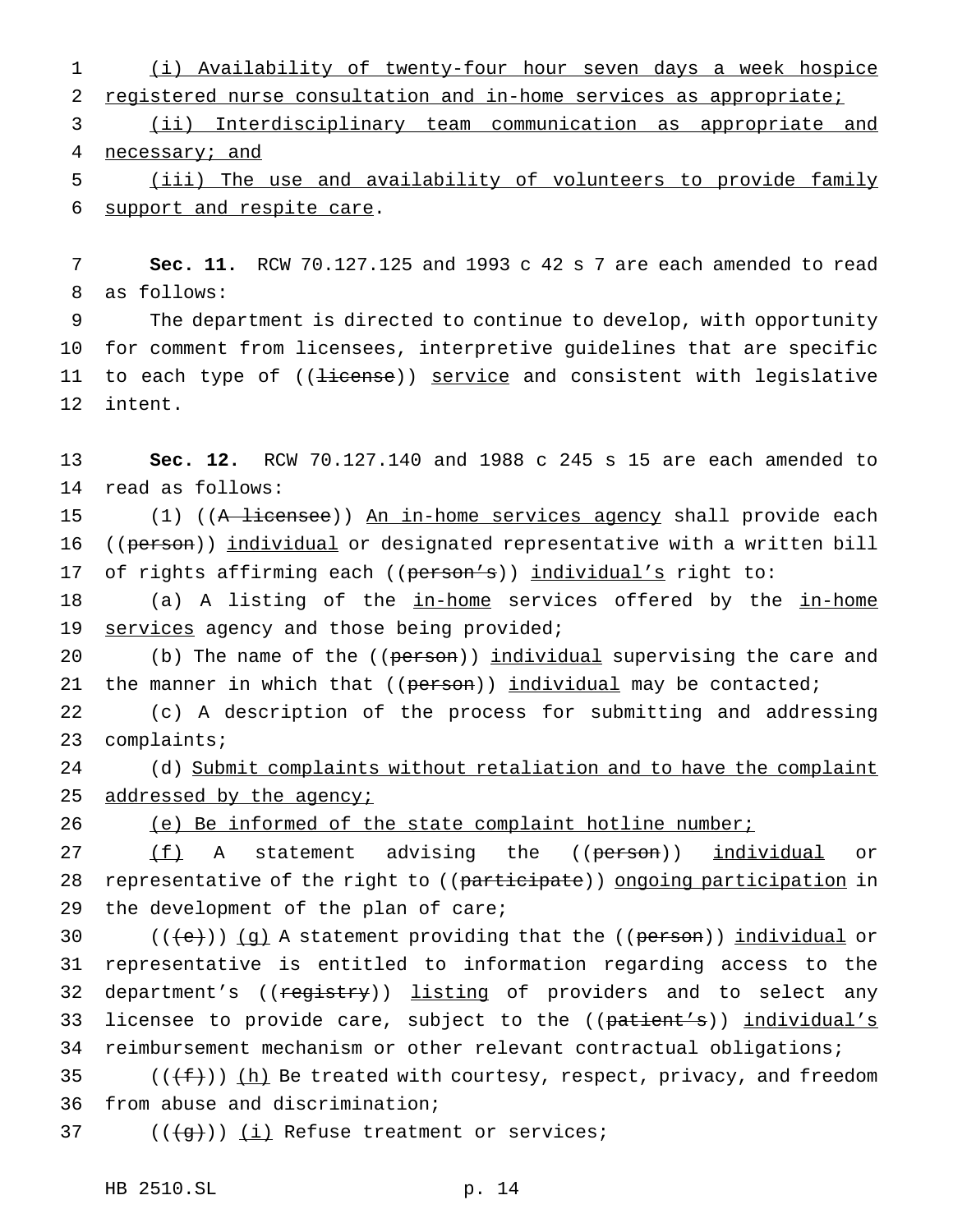1 (((h) Have patient records be confidential; and  $2 \left( i \right)$  Have)) (j) Have property treated with respect; 3 (k) Privacy of personal information and confidentiality of health 4 care records; 5 (1) Be cared for by properly trained staff ((and)) with 6 coordination of services<sub>i</sub> 7 (m) A fully itemized billing statement upon request, including the 8 date of each service and the charge. Licensees providing services 9 through a managed care plan shall not be required to provide itemized 10 billing statements; and 11 (n) Be informed about advanced directives and the agency's 12 responsibility to implement them. 13 (2) ((Upon request, a licensee shall provide each person or 14 designated representative with a fully itemized billing statement at 15 least monthly, including the date of each service and the charge. 16 Licensees providing services through a managed care plan shall not be 17 required to provide itemized billing statements.)) An in-home services 18 agency shall ensure rights under this section are implemented and 19 updated as appropriate.

20 **Sec. 13.** RCW 70.127.150 and 1988 c 245 s 16 are each amended to 21 read as follows:

22 No licensee, contractee, or employee may hold a durable power of 23 attorney on behalf of any ((person)) individual who is receiving care 24 from the licensee.

25 **Sec. 14.** RCW 70.127.170 and 1988 c 245 s 18 are each amended to 26 read as follows:

27 Pursuant to chapter 34.05 RCW and RCW 70.127.180(3), the department 28 may deny, restrict, condition, modify, suspend, or revoke a license 29 under this chapter or, in lieu thereof or in addition thereto, assess 30 monetary penalties of a civil nature not to exceed one thousand dollars 31 per violation, or require a refund of any amounts billed to, and 32 collected from, the consumer or third-party payor in any case in which 33 it finds that the licensee, or any applicant, officer, director, 34 partner, managing employee, or owner of ten percent or more of the 35 applicant's or licensee's assets:

36 (1) Failed or refused to comply with the requirements of this 37 chapter or the standards or rules adopted under this chapter;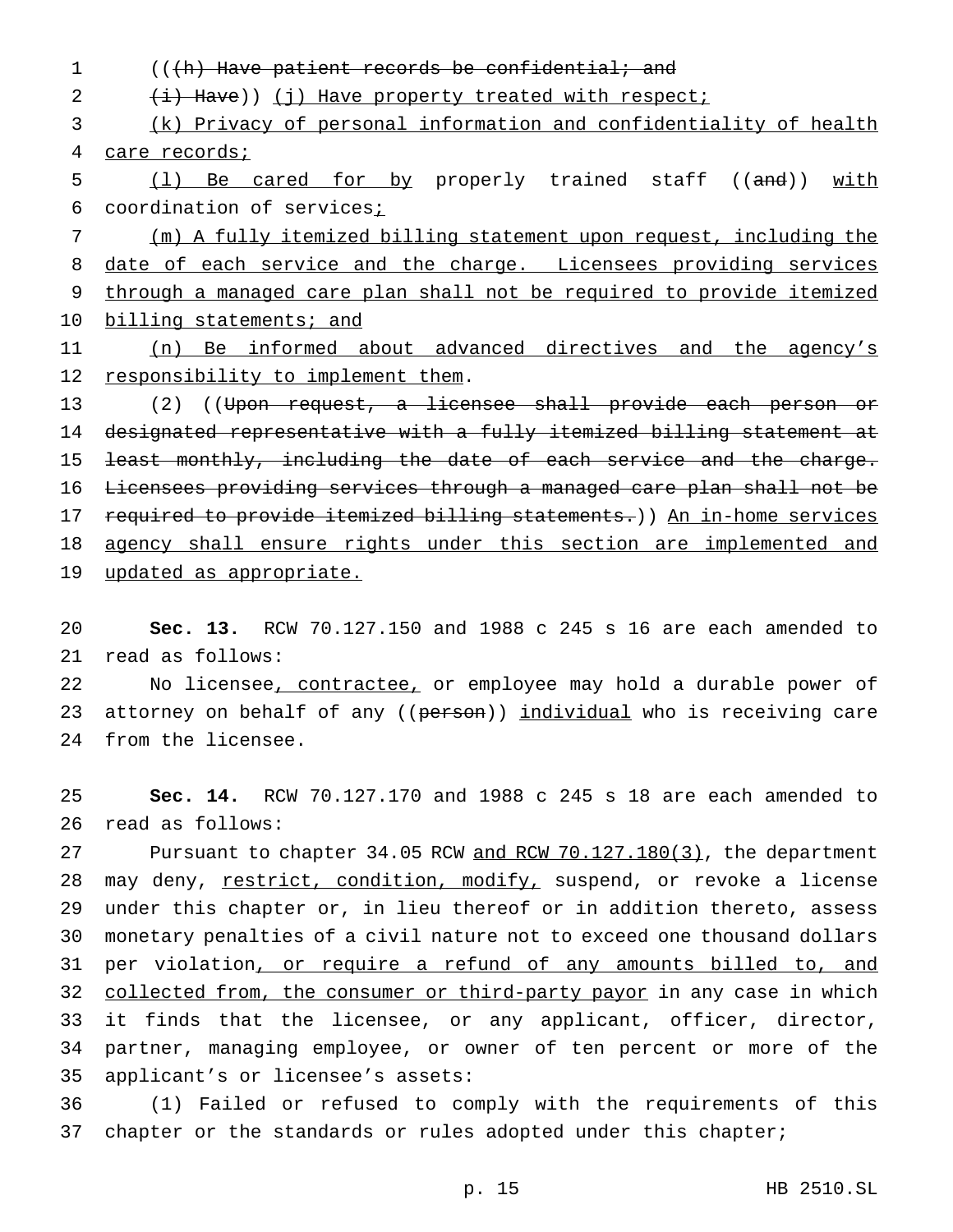(2) Was the holder of a license issued pursuant to this chapter that was revoked for cause and never reissued by the department, or that was suspended for cause and the terms of the suspension have not been fulfilled and the licensee has continued to operate;

5 (3) Has knowingly or with reason to know made a misrepresentation 6 of, false statement of, or failed to disclose, a material fact to the 7 department in ((the)) an application for the license or any data 8 attached thereto or in any record required by this chapter or matter 9 under investigation by the department, or during a survey, or 10 concerning information requested by the department;

11 (4) Refused to allow representatives of the department to inspect 12 any book, record, or file required by this chapter to be maintained or 13 any portion of the licensee's premises;

14 (5) Willfully prevented, interfered with, or attempted to impede in 15 any way the work of any representative of the department and the lawful 16 enforcement of any provision of this chapter. This includes but is not 17 limited to: Willful misrepresentation of facts during a survey, 18 investigation, or administrative proceeding or any other legal action; 19 or use of threats or harassment against any patient, client, or 20 witness, or use of financial inducements to any patient, client, or 21 witness to prevent or attempt to prevent him or her from providing 22 evidence during a survey or investigation, in an administrative 23 proceeding, or any other legal action involving the department;

24 (6) Willfully prevented or interfered with any representative of 25 the department in the preservation of evidence of any violation of this 26 chapter or the rules adopted under this chapter;

27 (7) Failed to pay any civil monetary penalty assessed by the 28 department pursuant to this chapter within ten days after the 29 assessment becomes final;

30 (8) Used advertising that is false, fraudulent, or misleading;

31 (9) Has repeated incidents of personnel performing services beyond 32 their authorized scope of practice;  $((\theta \cdot \mathbf{r}))$ 

33 (10) Misrepresented or was fraudulent in any aspect of the conduct 34 of the licensee's business;

35 (11) Within the last five years, has been found in a civil or 36 criminal proceeding to have committed any act that reasonably relates 37 to the person's fitness to establish, maintain, or administer an agency

38 or to provide care in the home of another;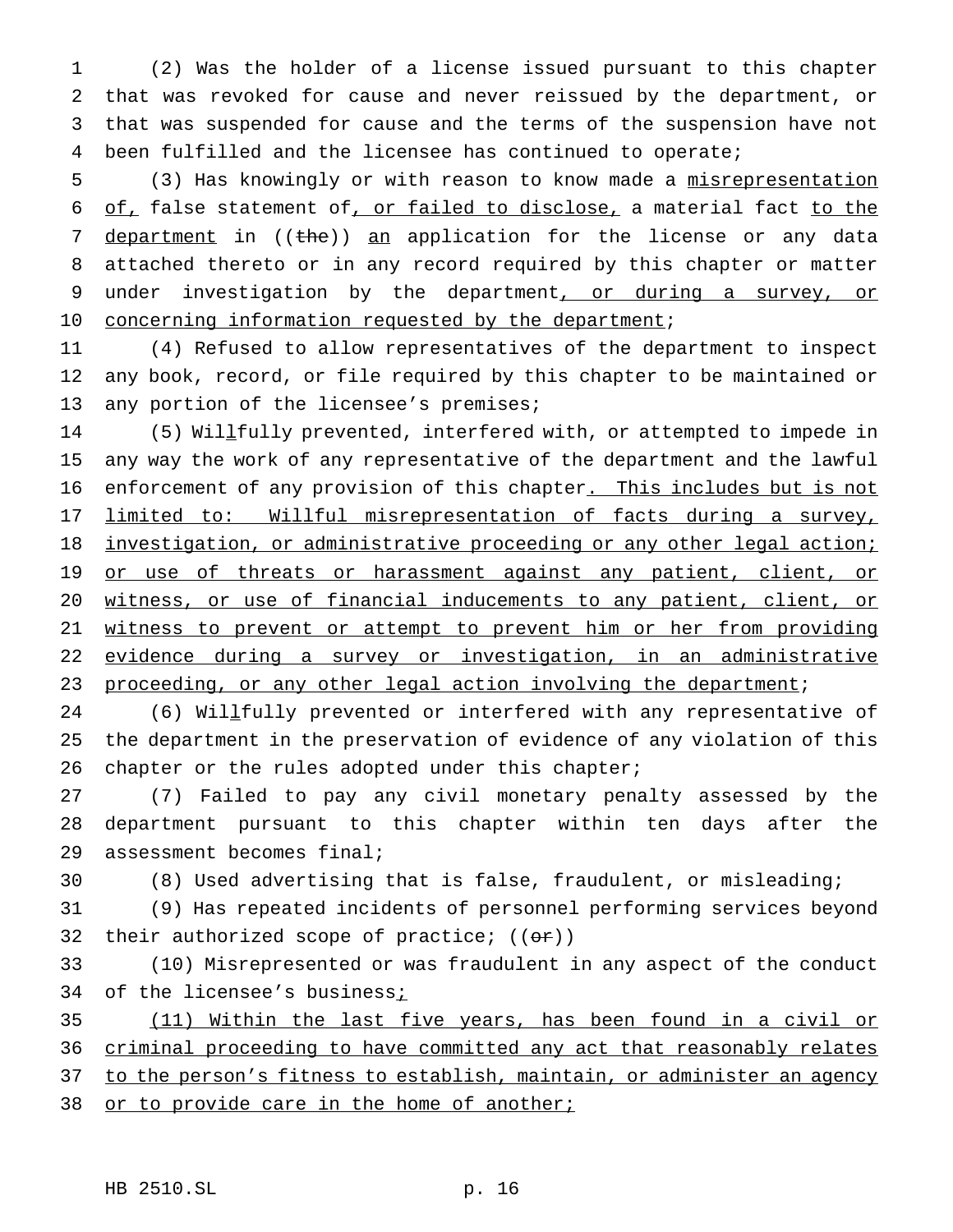(12) Was the holder of a license to provide care or treatment to ill, disabled, infirm, or vulnerable individuals that was denied, restricted, not renewed, surrendered, suspended, or revoked by a 4 competent authority in any state, federal, or foreign jurisdiction. A certified copy of the order, stipulation, or agreement is conclusive evidence of the denial, restriction, nonrenewal, surrender, suspension, or revocation; (13) Violated any state or federal statute, or administrative rule 9 regulating the operation of the agency; 10 (14) Failed to comply with an order issued by the secretary or designee; 12 (15) Aided or abetted the unlicensed operation of an in-home 13 services agency; 14 (16) Operated beyond the scope of the in-home services agency 15 license; (17) Failed to adequately supervise staff to the extent that the 17 health or safety of a patient or client was at risk; 18 (18) Compromised the health or safety of a patient or client, including, but not limited to, the individual performing services 20 beyond their authorized scope of practice; (19) Continued to operate after license revocation, suspension, or expiration, or operating outside the parameters of a modified, conditioned, or restricted license; (20) Failed or refused to comply with chapter 70.02 RCW; (21) Abused, neglected, abandoned, or financially exploited a patient or client as these terms are defined in RCW 74.34.020; (22) Misappropriated the property of an individual; (23) Is unqualified or unable to operate or direct the operation of the agency according to this chapter and the rules adopted under this 30 chapter; (24) Obtained or attempted to obtain a license by fraudulent means or misrepresentation; or (25) Failed to report abuse or neglect of a patient or client in violation of chapter 74.34 RCW. **Sec. 15.** RCW 70.127.180 and 1988 c 245 s 19 are each amended to read as follows:  $(1)$  The department may at any time conduct ((an on-site review)) a 38 survey of all records and operations of a licensee ((or conduct in-home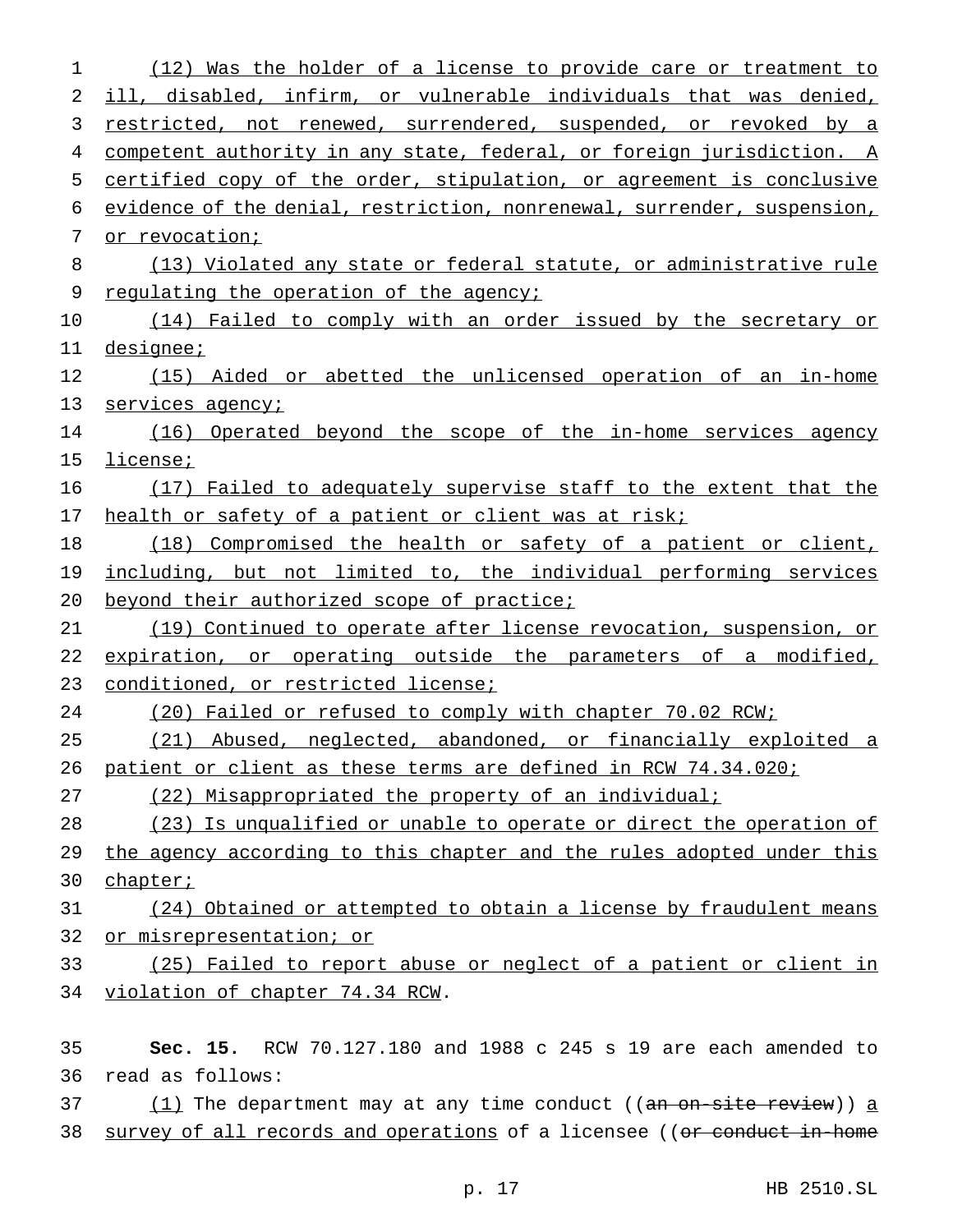1 visits)) in order to determine compliance with this chapter. The 2 department may ((also examine and audit records necessary to determine 3 compliance with this chapter)) conduct in-home visits to observe 4 patient/client care and services. The right to conduct ((an on-site 5 review and audit and examination of records)) a survey shall extend to 6 any premises and records of persons whom the department has reason to 7 believe are providing home health, hospice, or home care services 8 without a license.

9 (2) Following ((an on-site review, in-home visit, or audit)) a 10 survey, the department shall give written notice of any violation of 11 this chapter or the rules adopted under this chapter. The notice shall 12 describe the reasons for noncompliance ((and inform the licensee that 13 it must comply within a specified reasonable time, not to exceed sixty 14 days. If the licensee fails to comply, the licensee is subject to 15 disciplinary action under RCW 70.127.170)).

16 (3) The licensee may be subject to formal enforcement action under 17 RCW 70.127.170 if the department determines: (a) The licensee has 18 previously been subject to a formal enforcement action for the same or 19 similar type of violation of the same statute or rule, or has been 20 given previous notice of the same or similar type of violation of the 21 same statute or rule; (b) the licensee failed to achieve compliance 22 with a statute, rule, or order by the date established in a previously 23 issued notice or order; (c) the violation resulted in actual serious 24 physical or emotional harm or immediate threat to the health, safety, 25 welfare, or rights of one or more individuals; or (d) the violation has 26 a potential for serious physical or emotional harm or immediate threat 27 to the health, safety, welfare, or rights of one or more individuals.

28 **Sec. 16.** RCW 70.127.190 and 1988 c 245 s 20 are each amended to 29 read as follows:

30 All information received by the department through filed reports, 31 ((audits, on-site reviews,)) surveys, and in-home visits(( $\frac{1}{2}$  or as 32 otherwise authorized)) conducted under this chapter shall not be 33 disclosed publicly in any manner that would identify ((persons)) 34 individuals receiving care under this chapter.

35 **Sec. 17.** RCW 70.127.200 and 1988 c 245 s 21 are each amended to 36 read as follows:

## HB 2510.SL p. 18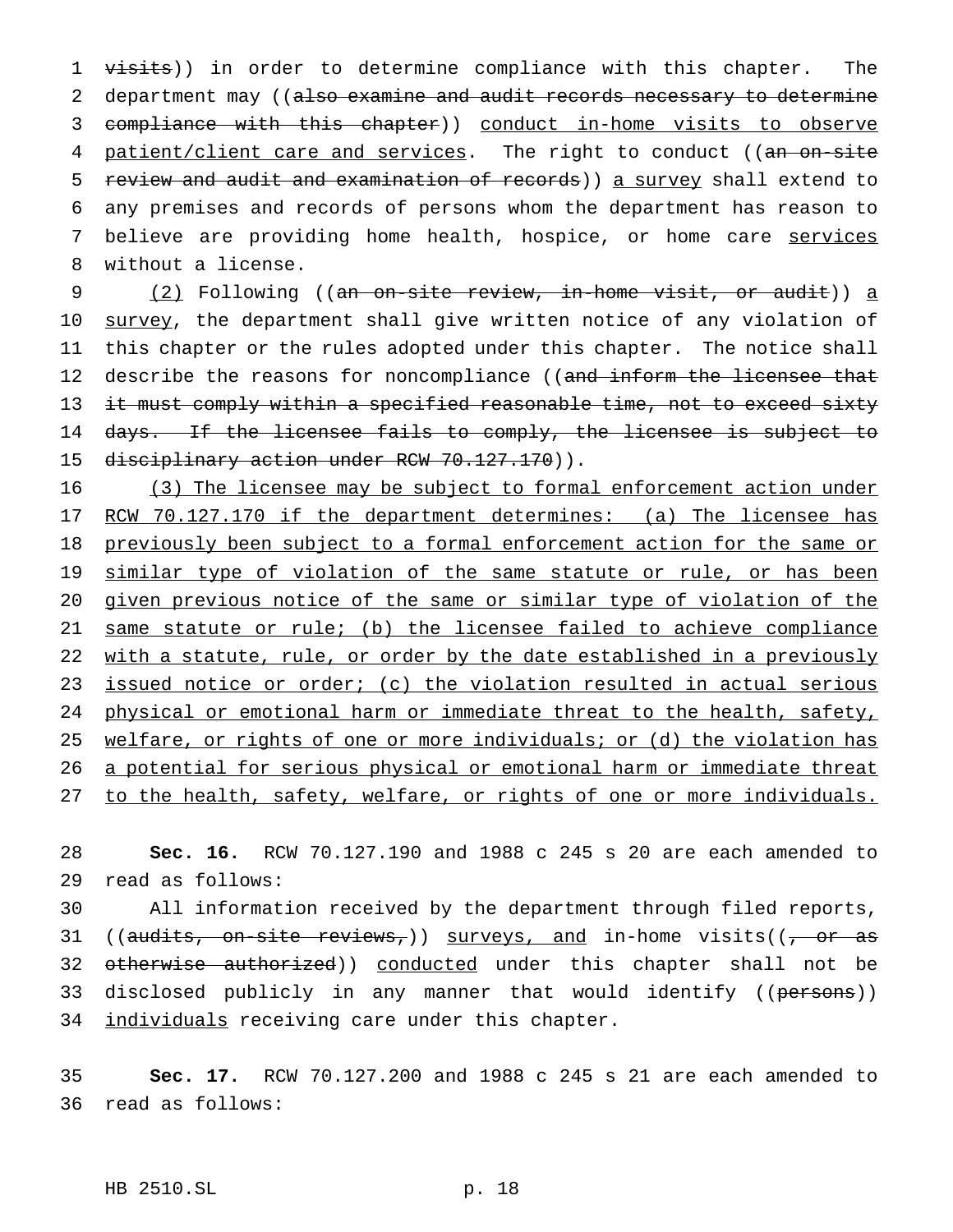1 (1) Notwithstanding the existence or use of any other remedy, the department may, in the manner provided by law and upon the advice of the attorney general, who shall represent the department in the proceedings, maintain an action in the name of the state for an injunction or other process against any person to restrain or prevent the advertising, operating, maintaining, managing, or opening of a home 7 health, hospice, hospice care center, or home care agency without  $((a))$ 8 an in-home services agency license under this chapter.

 (2) The injunction shall not relieve the person operating an in- home services agency without a license from criminal prosecution, or 11 the imposition of a civil fine under section 19(2) of this act, but the remedy by injunction shall be in addition to any criminal liability or civil fine. A person that violates an injunction issued under this 14 chapter shall pay a civil penalty, as determined by the court, of not more than twenty-five thousand dollars, which shall be deposited in the 16 department's local fee account. For the purpose of this section, the superior court issuing any injunction shall retain jurisdiction and the cause shall be continued, and in such cases the attorney general acting 19 in the name of the state may petition for the recovery of civil penalties. All fines, forfeitures, and penalties collected or assessed by a court because of a violation of RCW 70.127.020 shall be deposited 22 in the department's local fee account.

 **Sec. 18.** RCW 70.127.210 and 1988 c 245 s 22 are each amended to read as follows:

25 (1) Any person violating RCW 70.127.020 is guilty of a misdemeanor. Each day of a continuing violation is a separate violation.

 (2) If any corporation conducts any activity for which a license is 28 required by this chapter without the required license, it may be 29 punished by forfeiture of its corporate charter. All fines, forfeitures, and penalties collected or assessed by a court because of 31 a violation of RCW 70.127.020 shall be deposited in the department's local fee account.

 NEW SECTION. **Sec. 19.** A new section is added to chapter 70.127 RCW to read as follows:

 (1) The department may issue a notice of intention to issue a cease and desist order to any person whom the department has reason to believe is engaged in the unlicensed operation of an in-home services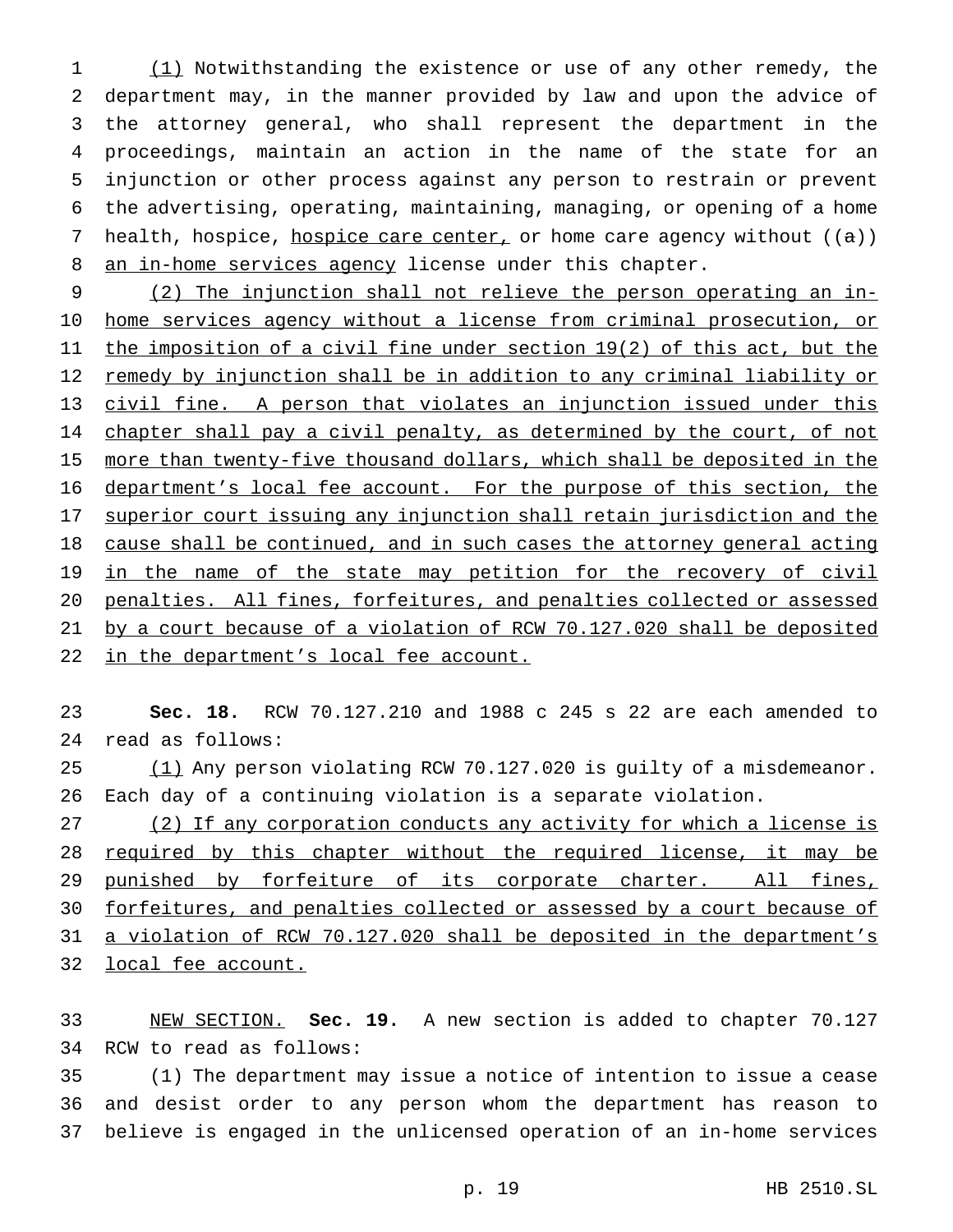agency. The person to whom the notice of intent is issued may request an adjudicative proceeding to contest the charges. The request for hearing must be filed within twenty days after service of the notice of intent to issue a cease and desist order. The failure to request a hearing constitutes a default, whereupon the department may enter a permanent cease and desist order, which may include a civil fine. All proceedings shall be conducted in accordance with chapter 34.05 RCW.

 (2) If the department makes a final determination that a person has engaged or is engaging in unlicensed operation of an in-home services agency, the department may issue a cease and desist order. In addition, the department may impose a civil fine in an amount not exceeding one thousand dollars for each day upon which the person engaged in unlicensed operation of an in-home services agency. The proceeds of such fines shall be deposited in the department's local fee account.

 (3) If the department makes a written finding of fact that the public interest will be irreparably harmed by delay in issuing an order, the department may issue a temporary cease and desist order. The person receiving a temporary cease and desist order shall be provided an opportunity for a prompt hearing. The temporary cease and desist order shall remain in effect until further order of the department. The failure to request a prompt or regularly scheduled hearing constitutes a default, whereupon the department may enter a permanent cease and desist order, which may include a civil fine.

 (4) Neither the issuance of a cease and desist order nor payment of a civil fine shall relieve the person so operating an in-home services agency without a license from criminal prosecution, but the remedy of a cease and desist order or civil fine shall be in addition to any criminal liability. The cease and desist order is conclusive proof of unlicensed operation and may be enforced under RCW 7.21.060. This method of enforcement of the cease and desist order or civil fine may be used in addition to, or as an alternative to, any provisions for enforcement of agency orders set out in chapter 34.05 RCW.

 NEW SECTION. **Sec. 20.** A new section is added to chapter 70.127 RCW to read as follows:

 The legislature finds that the operation of an in-home services agency without a license in violation of this chapter is a matter vitally affecting the public interest for the purpose of applying the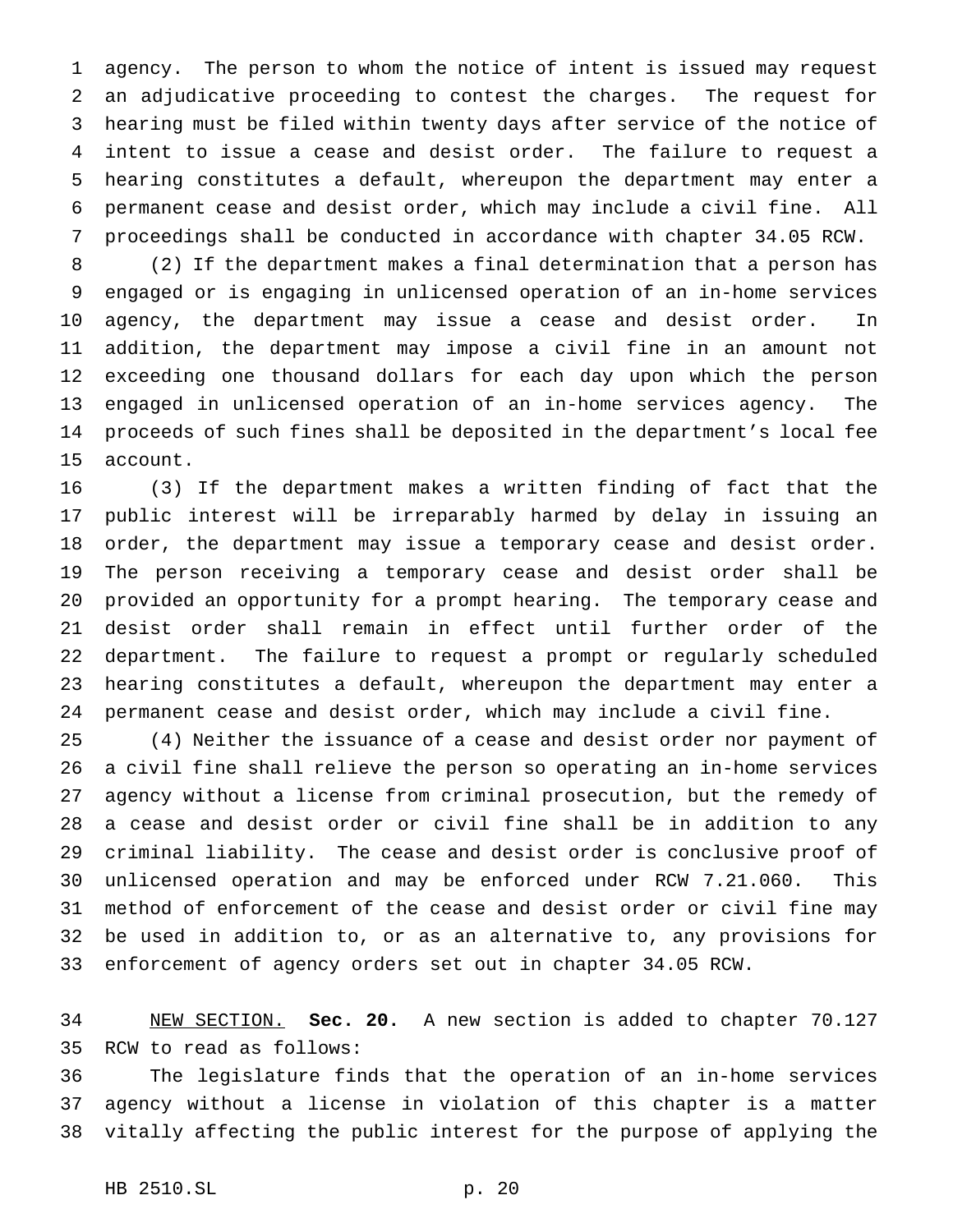consumer protection act, chapter 19.86 RCW. Operation of an in-home services agency without a license in violation of this chapter is not reasonable in relation to the development and preservation of business. Such a violation is an unfair or deceptive act in trade or commerce and an unfair method of competition for the purpose of applying the consumer protection act, chapter 19.86 RCW.

 NEW SECTION. **Sec. 21.** A new section is added to chapter 70.127 RCW to read as follows:

 (1) Applicants desiring to operate a hospice care center are subject to the following:

 (a) The application may only be made by a licensed hospice agency. The agency shall list which of the following service categories will be provided:

(i) General inpatient care;

(ii) Continuous home care;

(iii) Routine home care; or

(iv) Inpatient respite care;

(b) A certificate of need is required under chapter 70.38 RCW;

 (c) A hospice agency may operate more than one hospice care center in its service area;

 (d) For hospice agencies that operate a hospice care center, no more than forty-nine percent of patient care days, in the aggregate on 23 a biennial basis, may be provided in the hospice care center;

24 (e) The maximum number of beds in a hospice care center is twenty;

 (f) The maximum number of individuals per room is one, unless the 26 individual requests a roommate;

 (g) A hospice care center may either be owned or leased by a hospice agency. If the agency leases space, all delivery of interdisciplinary services, to include staffing and management, shall be done by the hospice agency; and

 (h) A hospice care center may either be freestanding or a separate portion of another building.

 (2) The department is authorized to develop rules to implement this section. The rules shall be specific to each hospice care center service category provided. The rules shall at least specifically address the following:

 (a) Adequate space for family members to visit, meet, cook, share meals, and stay overnight with patients or clients;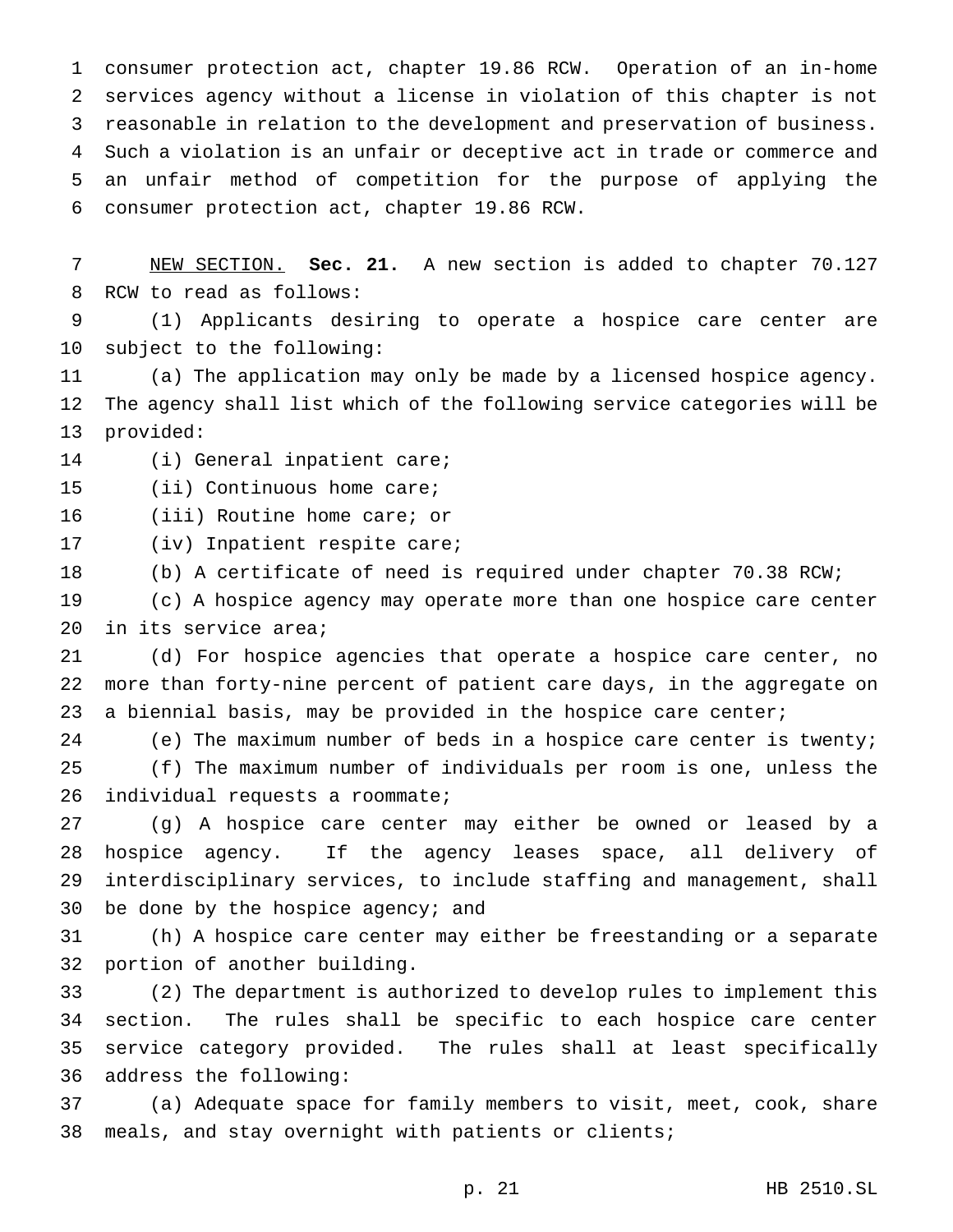(b) A separate external entrance, clearly identifiable to the public when part of an existing structure;

 (c) Construction, maintenance, and operation of a hospice care center;

 (d) Means to inform the public which hospice care center service categories are provided; and

 (e) A registered nurse present twenty-four hours a day, seven days a week for hospice care centers delivering general inpatient services.

 (3) Hospice agencies which as of January 1, 2000, operate the functional equivalent of a hospice care center through licensure as a hospital, under chapter 70.41 RCW, shall be exempt from the certificate of need requirement for hospice care centers if they apply for and receive a license as an in-home services agency to operate a hospice home care center by July 1, 2002.

 **Sec. 22.** RCW 70.38.025 and 1997 c 210 s 2 are each amended to read as follows:

 When used in this chapter, the terms defined in this section shall have the meanings indicated.

 (1) "Board of health" means the state board of health created pursuant to chapter 43.20 RCW.

 (2) "Capital expenditure" is an expenditure, including a force account expenditure (i.e., an expenditure for a construction project undertaken by a nursing home facility as its own contractor) which, under generally accepted accounting principles, is not properly chargeable as an expense of operation or maintenance. Where a person makes an acquisition under lease or comparable arrangement, or through donation, which would have required review if the acquisition had been made by purchase, such expenditure shall be deemed a capital expenditure. Capital expenditures include donations of equipment or facilities to a nursing home facility which if acquired directly by such facility would be subject to certificate of need review under the provisions of this chapter and transfer of equipment or facilities for less than fair market value if a transfer of the equipment or facilities at fair market value would be subject to such review. The cost of any studies, surveys, designs, plans, working drawings, specifications, and other activities essential to the acquisition, improvement, expansion, or replacement of any plant or equipment with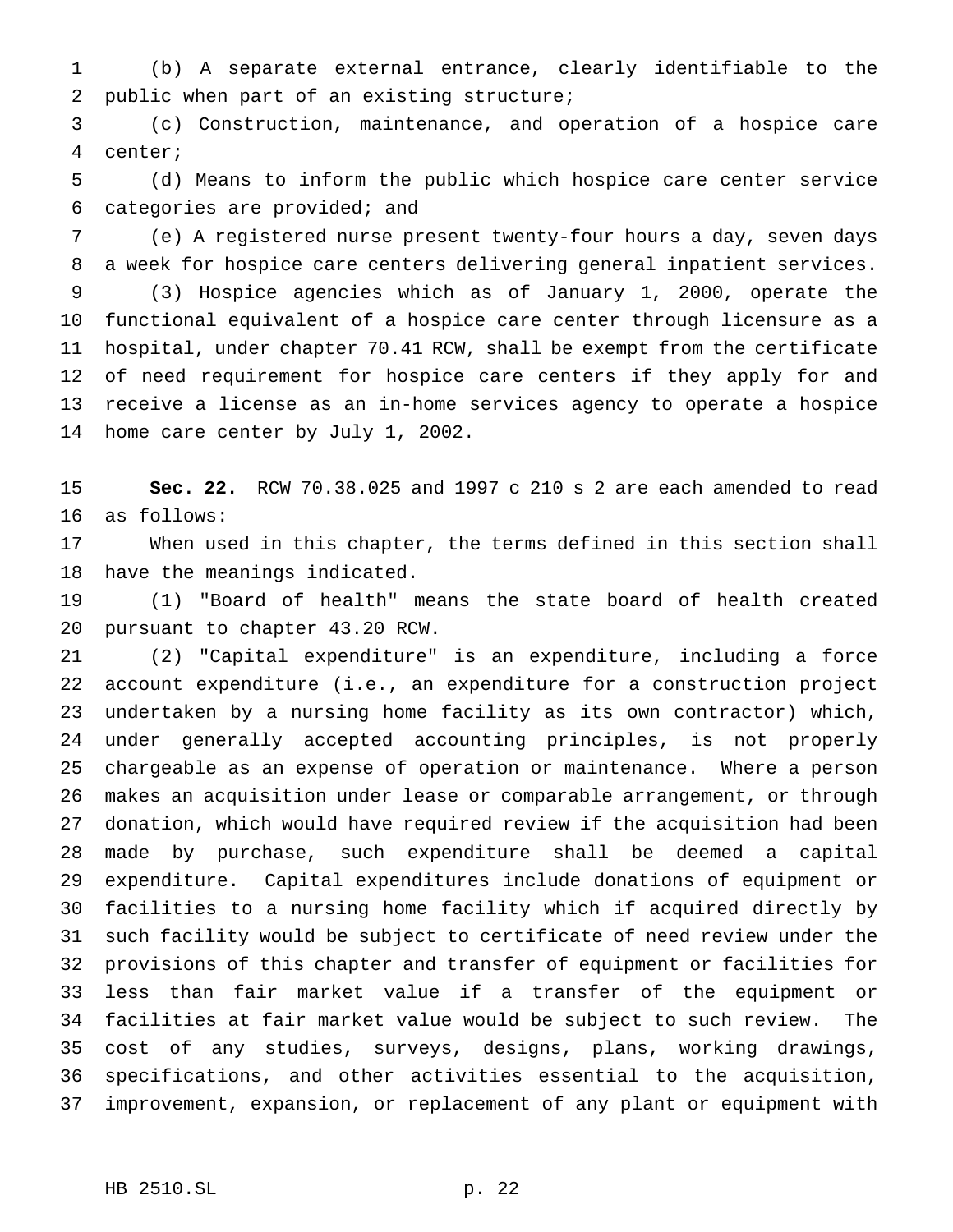respect to which such expenditure is made shall be included in determining the amount of the expenditure.

 (3) "Continuing care retirement community" means an entity which provides shelter and services under continuing care contracts with its members and which sponsors or includes a health care facility or a health service. A "continuing care contract" means a contract to provide a person, for the duration of that person's life or for a term in excess of one year, shelter along with nursing, medical, health- related, or personal care services, which is conditioned upon the transfer of property, the payment of an entrance fee to the provider of such services, or the payment of periodic charges for the care and services involved. A continuing care contract is not excluded from this definition because the contract is mutually terminable or because shelter and services are not provided at the same location.

(4) "Department" means the department of health.

 (5) "Expenditure minimum" means, for the purposes of the certificate of need program, one million dollars adjusted by the department by rule to reflect changes in the United States department of commerce composite construction cost index; or a lesser amount required by federal law and established by the department by rule.

21 (6) "Health care facility" means hospices, hospice care centers, hospitals, psychiatric hospitals, nursing homes, kidney disease treatment centers, ambulatory surgical facilities, and home health agencies, and includes such facilities when owned and operated by a political subdivision or instrumentality of the state and such other facilities as required by federal law and implementing regulations, but does not include any health facility or institution conducted by and for those who rely exclusively upon treatment by prayer or spiritual means in accordance with the creed or tenets of any well-recognized church or religious denomination, or any health facility or institution operated for the exclusive care of members of a convent as defined in RCW 84.36.800 or rectory, monastery, or other institution operated for the care of members of the clergy. In addition, the term does not include any nonprofit hospital: (a) Which is operated exclusively to provide health care services for children; (b) which does not charge fees for such services; and (c) if not contrary to federal law as necessary to the receipt of federal funds by the state.

 (7) "Health maintenance organization" means a public or private organization, organized under the laws of the state, which: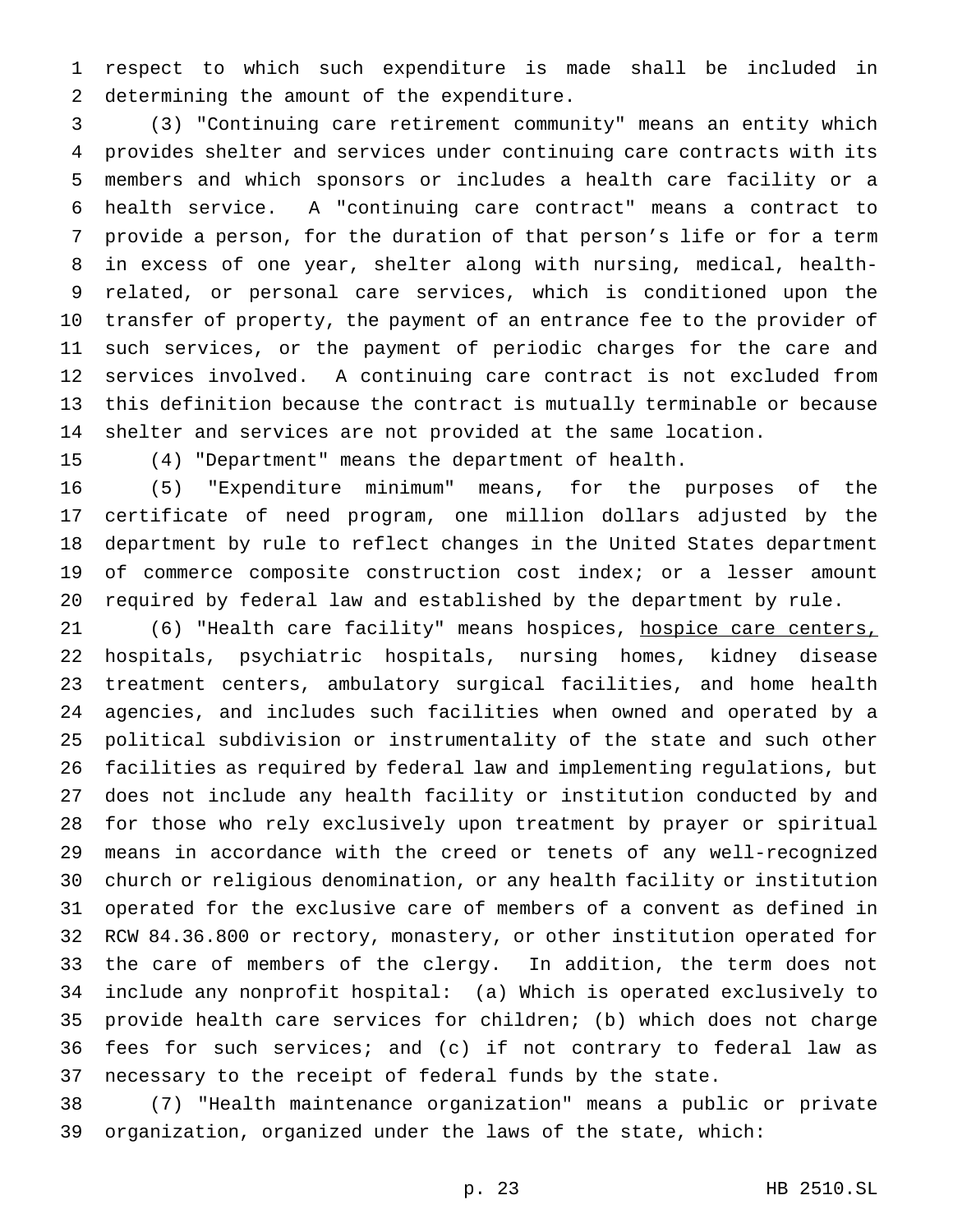(a) Is a qualified health maintenance organization under Title XIII, section 1310(d) of the Public Health Services Act; or

 (b)(i) Provides or otherwise makes available to enrolled participants health care services, including at least the following basic health care services: Usual physician services, hospitalization, laboratory, x-ray, emergency, and preventive services, and out-of-area coverage; (ii) is compensated (except for copayments) for the provision of the basic health care services listed in (b)(i) to enrolled participants by a payment which is paid on a periodic basis without regard to the date the health care services are provided and which is fixed without regard to the frequency, extent, or kind of health service actually provided; and (iii) provides physicians' services primarily (A) directly through physicians who are either employees or partners of such organization, or (B) through arrangements with individual physicians or one or more groups of physicians (organized on a group practice or individual practice basis).

 (8) "Health services" means clinically related (i.e., preventive, diagnostic, curative, rehabilitative, or palliative) services and includes alcoholism, drug abuse, and mental health services and as defined in federal law.

 (9) "Health service area" means a geographic region appropriate for effective health planning which includes a broad range of health services.

 (10) "Person" means an individual, a trust or estate, a partnership, a corporation (including associations, joint stock companies, and insurance companies), the state, or a political subdivision or instrumentality of the state, including a municipal corporation or a hospital district.

 (11) "Provider" generally means a health care professional or an organization, institution, or other entity providing health care but the precise definition for this term shall be established by rule of the department, consistent with federal law.

 (12) "Public health" means the level of well-being of the general population; those actions in a community necessary to preserve, protect, and promote the health of the people for which government is responsible; and the governmental system developed to guarantee the preservation of the health of the people.

 (13) "Secretary" means the secretary of health or the secretary's designee.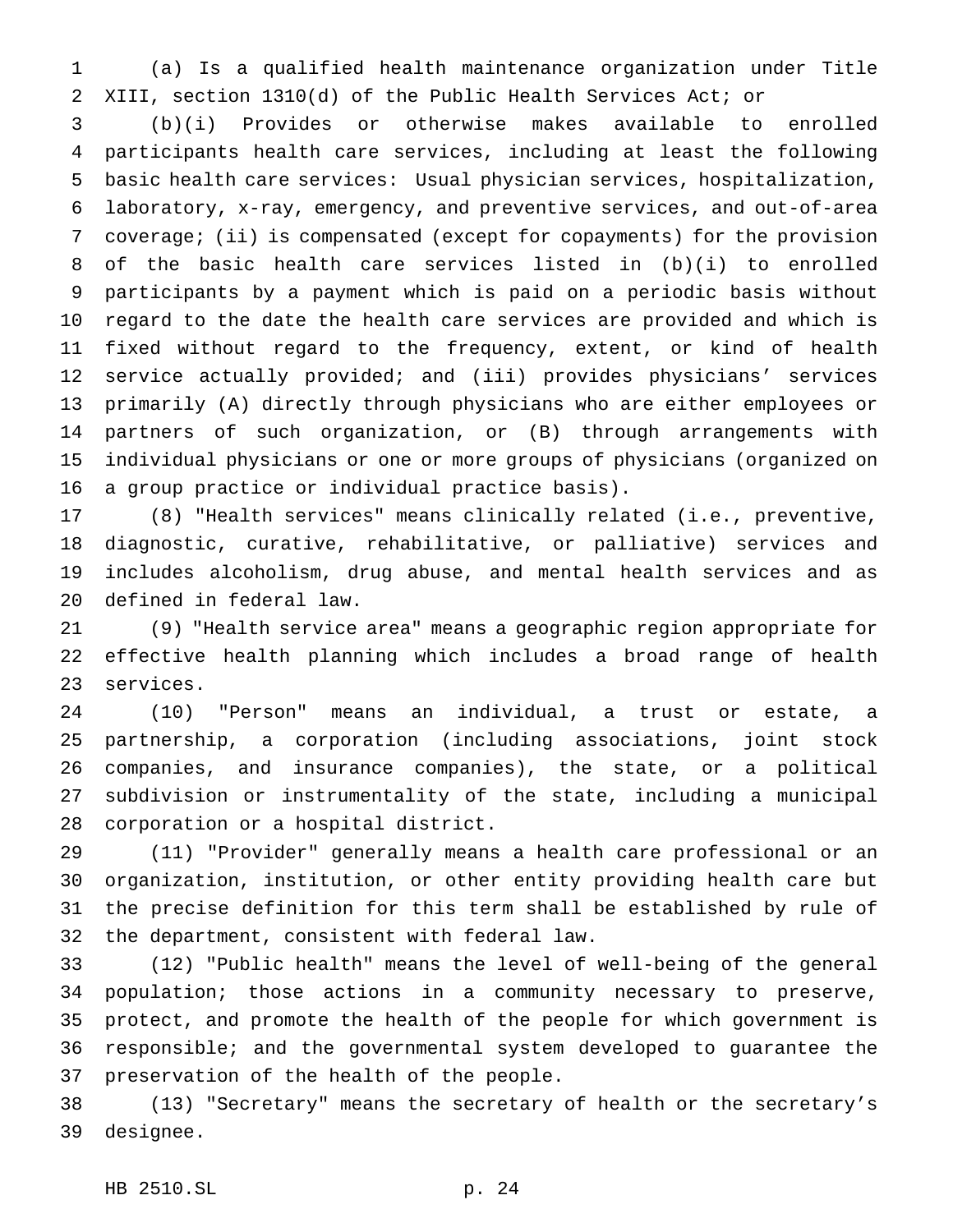(14) "Tertiary health service" means a specialized service that meets complicated medical needs of people and requires sufficient patient volume to optimize provider effectiveness, quality of service, and improved outcomes of care.

 (15) "Hospital" means any health care institution which is required to qualify for a license under RCW 70.41.020(2); or as a psychiatric hospital under chapter 71.12 RCW.

 NEW SECTION. **Sec. 23.** A new section is added to chapter 70.38 RCW to read as follows:

 All certificate of need applications submitted by hospice agencies for the construction, development, or other establishment of a facility to be licensed as either a hospital under chapter 70.41 RCW or as a nursing home under chapter 18.51 RCW, for the purpose of operating the functional equivalent of a hospice care center shall not require a separate certificate of need for a hospice care center provided the certificate of need application was declared complete prior to July 1, 2001, the applicant has been issued a certificate of need, and has applied for and received an in-home services agency license by July 1, 2002.

NEW SECTION. **Sec. 24.** This act takes effect January 1, 2002.

 NEW SECTION. **Sec. 25.** The following acts or parts of acts are each repealed:

 (1) RCW 70.127.060 (Nursing homes--Application of chapter) and 1988 c 245 s 7;

 (2) RCW 70.127.070 (Hospitals--Application of chapter) and 1988 c 245 s 8;

 (3) RCW 70.127.110 (Licenses--Combination--Rules--Fees) and 1999 c 190 s 4 & 1988 c 245 s 12;

(4) RCW 70.127.220 (Agency registry) and 1988 c 245 s 23;

 (5) RCW 70.127.230 (Hospice agencies--Exemption for certain activities) and 1988 c 245 s 24;

 (6) RCW 70.127.240 (Home health or hospice agencies--Exemption for certain activities) and 1988 c 245 s 27;

 (7) RCW 70.127.250 (Home health agencies--Patient care and treatment--Rules--Definitions) and 1994 sp.s. c 9 s 745, 1993 c 42 s 10, & 1988 c 245 s 25;